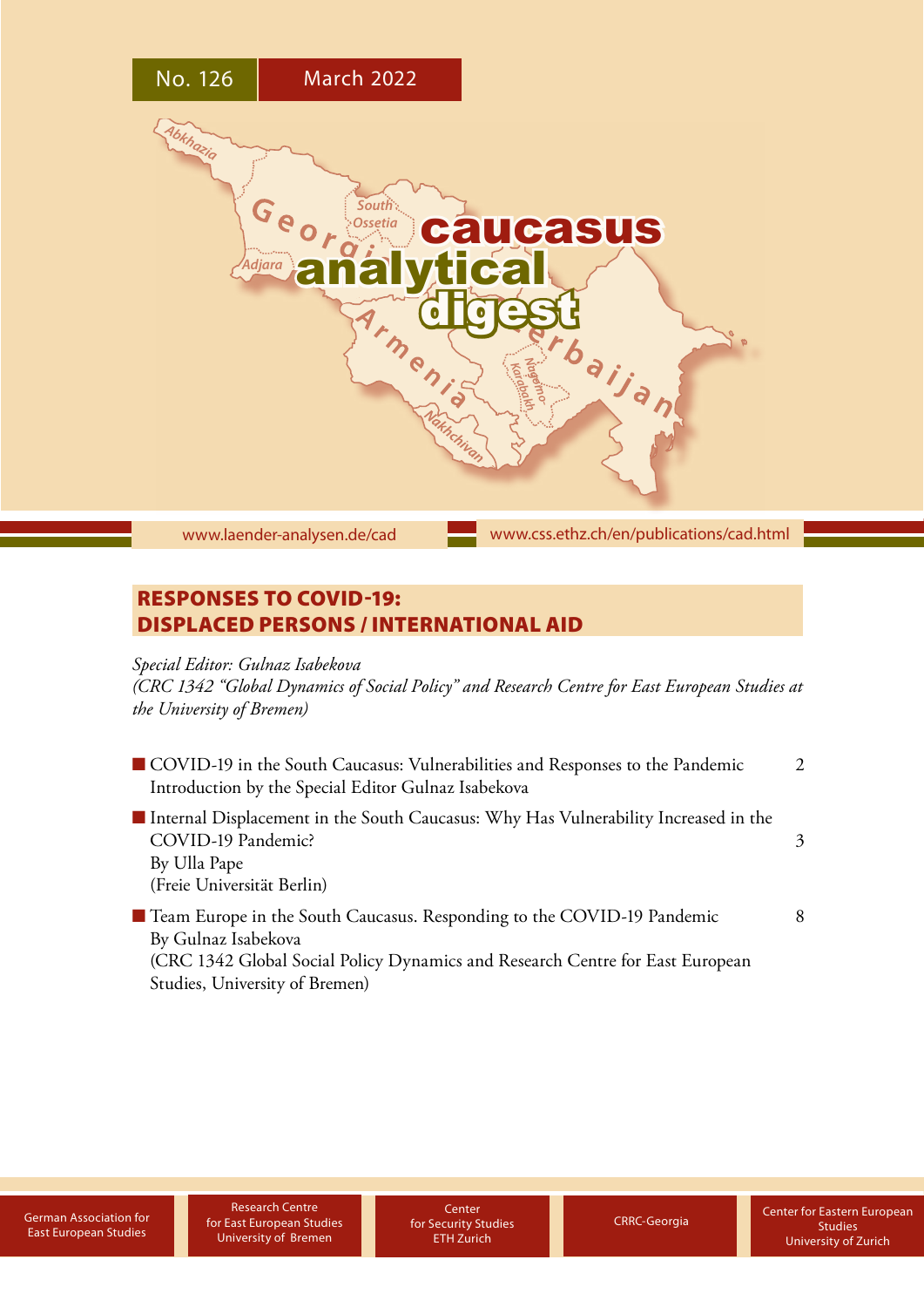# <span id="page-1-0"></span>**COVID-19 in the South Caucasus: Vulnerabilities and Responses to the Pandemic**

Introduction by the Special Editor Gulnaz Isabekova

On 01 February 2021, the President of Azerbaijan, Ilham Aliyev, opened a newly constructed building of the Absheron District Central Hospital in Khirdalan. At the opening ceremony, he discussed Azerbaijan's latest achievements in healthcare and response to the COVID-19 pandemic. He accused upper-income countries of vaccine nationalism and injustice towards developing countries and portrayed the unequal distribution of COVID-19 vaccines as "neocolonialism or undeclared colonialism" (Aliyev 2021). The President of Azerbaijan is not alone in his criticism. The former Prime Minister of the United Kingdom, Gordon Brown, similarly accused the European Union (EU) of adopting a "neocolonial approach" to the supply of vaccines (Guardian 2021).

This issue of the Caucasus Analytical Digest discusses the response of national governments and international development actors to the COVID-19 pandemic in the South Caucasus by focusing on vulnerable population groups. Despite a large number of internally displaced persons (IDPs) in the region, especially due to the Second War in Nagorno-Karabakh, little is known about the impact of the global pandemic on this group since most of the research on this topic is dated. Living in economically, socially, and politically precarious situations, IDPs find themselves particularly vulnerable to the repercussions of the pandemic as well as the government restrictions introduced to contain the virus. The detrimental impact of the pandemic on vulnerable groups and populations has, in general, overstretched the capacities of national and international actors and led to growing criticism of international development organizations for their (mis)management of the crisis.

Introduced in response to the pandemic in 2020, Team Europe is a striking example of this change. Significant to the Eastern European Partner countries with close economic, social and/or political ties to the EU, the establishment of Team Europe and its implications for the South Caucasus region during and beyond the COVID-19 pandemic remain as of yet unexplored. In addition to a comprehensive analysis of how the global pandemic has affected IDPs, this issue overviews Team Europe's support for national governments during the pandemic and discusses the implications of this initiative to the EU's presence in the region beyond the pandemic period. This analysis of both national and international stakeholders complements the previous issues of the Caucasus Analytical Digest, which primarily focused on socio-economic and political challenges caused by the pandemic and the state support directed to targeted groups and sectors aimed at mitigating these challenges (Meister 2020, Dorlach/Pleines 2021).

#### *Gulnaz Isabekova*

*(Collaborative Research Centre 1342: Global Dynamics of Social Policy, Research Centre for East European Studies at the University of Bremen)*

### *References*

- Dorlach, T.& Pleines, H. (2021). Mitigating the social consequences of the COVID-19 pandemic. Caucasus Analytical Digest 119 (January 2021), pp. 1–31. Available at: [https://www.laender-analysen.de/cad/pdf/](https://www.laender-analysen.de/cad/pdf/CaucasusAnalyticalDigest119.pdf) [CaucasusAnalyticalDigest119.pdf](https://www.laender-analysen.de/cad/pdf/CaucasusAnalyticalDigest119.pdf)
- Elliott, L. (2021). Gordon Brown hits out at EU's 'neocolonial approach' to Covid vaccine supplies. Guardian. Available at: [https://www.theguardian.com/world/2021/aug/16/gordon-brown-hits-out-at-eu-neocolonial-approach](https://www.theguardian.com/world/2021/aug/16/gordon-brown-hits-out-at-eu-neocolonial-approach-to-covid-vaccine-supplies)[to-covid-vaccine-supplies](https://www.theguardian.com/world/2021/aug/16/gordon-brown-hits-out-at-eu-neocolonial-approach-to-covid-vaccine-supplies) (20 January 2022)
- Meister, S. (2020). The COVID-19 pandemic in the South Caucasus. Caucasus Analytical Digest 115 (May 2020), pp. 1–20. Available at:<https://www.laender-analysen.de/cad/pdf/CaucasusAnalyticalDigest115.pdf>
- President of the Republic of Azerbaijan (2021). Ilham Aliyev and First Lady Mehriban Aliyeva inaugurated new building of Absheron District Central Hospital. Available at:<https://president.az/ru/articles/view/50466> (20 January 2022)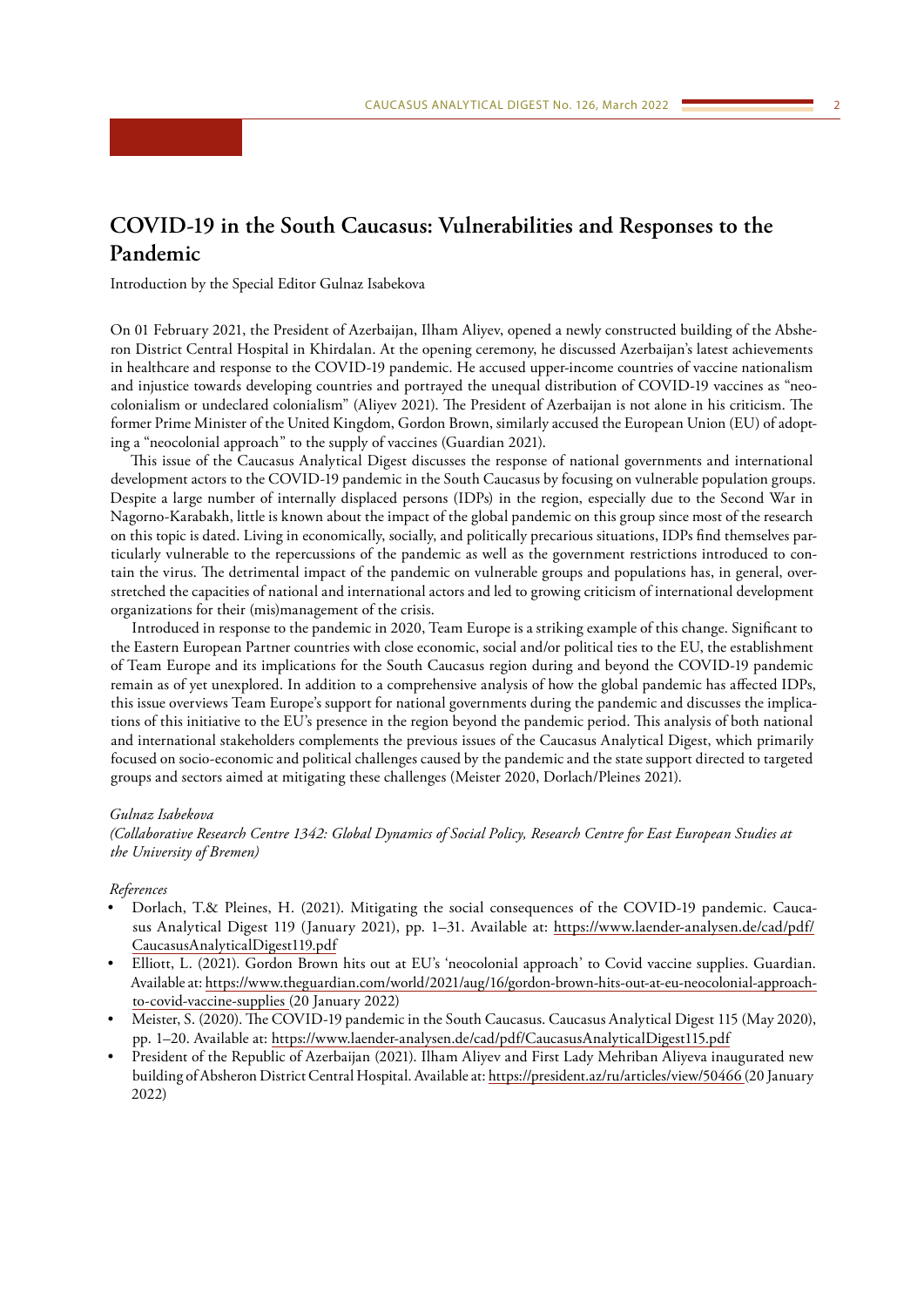# <span id="page-2-0"></span>**Internal Displacement in the South Caucasus: Why Has Vulnerability Increased in the COVID-19 Pandemic?**

By Ulla Pape (Freie Universität Berlin)

DOI: 10.3929/ethz-b-000542998

## **Abstract**

All three countries of the South Caucasus have been confronted with war and forced displacement over the past three decades. Because of the unresolved nature of the internal conflicts, internally displaced persons (IDPs) cannot return to their homes and remain in a situation of protracted displacement. This article investigates the socio-economic situation of the internally displaced populations in the South Caucasus, with a special focus on their vulnerability to the impact of COVID-19. Poverty, unemployment, poor housing conditions as well as limited access to education and health care have resulted in increased vulnerabilities of IDPs, which have been further aggravated by the measures imposed to contain COVID-19. As a result, despite aid programmes targeting the specific needs of the displaced populations, their social isolation has increased over the course of the pandemic.

## **Introduction**

The South Caucasus region has experienced three major ethno-political conflicts which resulted in large-scale displacement. Due to ethnic mobilization, political confrontation and violent conflict since the late 1980s, more than one million people in the region have lost their homes. The displaced populations are regarded as internally displaced persons (IDPs), as they did not cross an internationally recognized border and thus do not fall under the 1951 Geneva Convention. Data on internal displacement in the South Caucasus is often inaccurate and at times contradictory, as state services for IDPs are poorly funded and registration incomplete. According to the Internal Displacement Monitoring Center, there are at present about 735,000 IDPs in Azerbaijan,  $304,000$  IDPs in Georgia, and up to 2,700 IDPs<sup>1</sup> in Armenia (IDMC 2022). The situation of the internally displaced populations is a contested political issue in the South Caucasus, as it relates both to human rights and social justice. As the conflicts over Nagorno-Karabakh, Abkhazia and South Ossetia remain unresolved, the displaced cannot return and remain in protracted displacement.

This article discusses the situation of the IDP populations in the South Caucasus on the basis of the concept of vulnerability. It thus asks what the specific humanitarian needs of IDPs are and how state actors and international humanitarian aid organizations have responded to these needs. The analysis traces the different waves of internal displacement in the South Caucasus and specifically looks into the policy fields of housing, health and education. Two main research questions are addressed: (1) what are the specific sources of vulnerability among the internally displaced population, and (2) what strategies have governments employed and how can their policies be assessed against the background of international agreements such as the United Nations' Guiding Principles on Internal Displacement? Special attention is paid to the current socio-economic condition of the displaced communities and the interrelation between their specific vulnerabilities and the social effects of the COVID-19 pandemic.

# **Unresolved Conflicts and Internal Displacement**

In the last phase of the Soviet Union, three ethno-political conflicts emerged in the South Caucasus: the conflicts over Nagorno-Karabakh, Abkhazia and South Ossetia. All three conflicts have led to the forced displacement of large population groups. The conflicts remain unresolved to this day, and the governments of the unrecognized republics decline the return of the displaced populations, leaving them in a state of protracted displacement. Protracted displacement describes a situation of increased vulnerability, lasting for many years or sometimes even decades, during which the displaced remain dependent on external humanitarian aid (Kälin & Chapuisat 2018).

In the Nagorno-Karabakh conflict, about 600,000 ethnic Azeri fled the areas that came under Armenian

<sup>1</sup> In addition to the 2,700 Armenian IDPs who were displaced in the 1990s, the country has 31,299 persons in a refugee-like situation at the end of 2021, the majority of whom (26,725) have been displaced in the 2020 second Nagorno-Karabakh war and currently reside on the territory of Armenia (UNHCR, n.d.). These newly displaced are sometimes referred to as IDPs and sometimes as "persons in a refugee-like situation" (UNHCR, n.d.).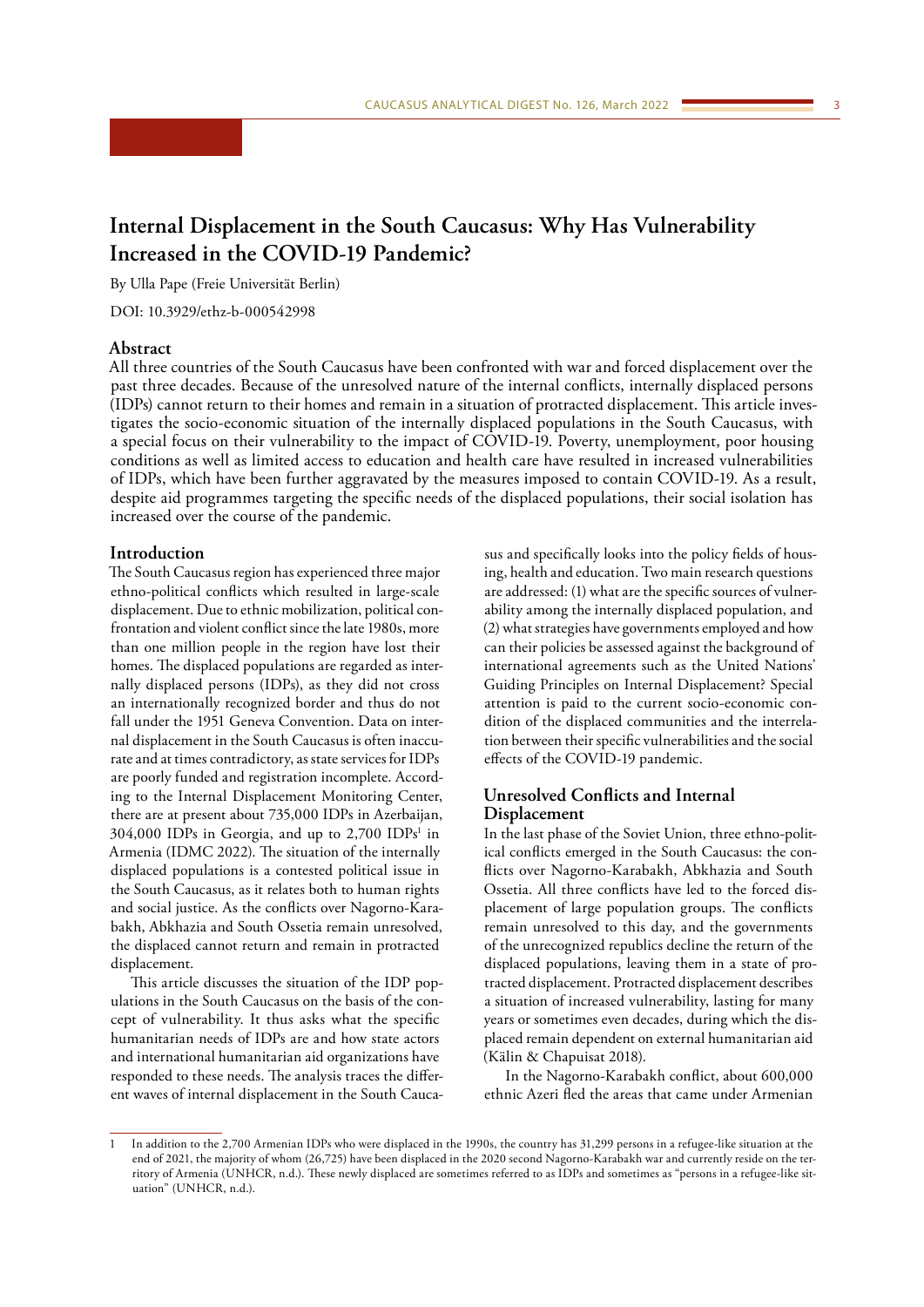control in the 1992–1994 war (Kjaernet 2010).<sup>2</sup> Azerbaijan thus has one of the largest IPD population worldwide, equaling 7 % of the total population (ICC 2012). The conflict also resulted in forced displacement among ethnic Armenians, albeit to a lesser extent: about 65,000 Armenians fled their homes during the 1992–1994 war, several thousand of whom were not able to return after the war (IDMC 2010), mostly because of lack of funding (Cohen, 2006).

The violent escalation of the Nagorno-Karabakh conflict in 2020 has led to a new wave of displacement, mostly on the Armenian side (ICRC 2022). In this second Nagorno-Karabakh war, which lasted from September to November 2020, about 100,000 civilians were displaced (UN 2020). The new war particularly affected the southern part of the self-proclaimed republic of Nagorno-Karabakh. About 70,000–75,000 people, half the region's population and 90 per cent of its women and children, fled their homes in 2020 (ICC 2020). As of May 2021, about 37,000 still reside in Armenia in desperate conditions (UNSDG 2021). Many of these new Armenian IDPs will likely not be able to return, as settlements have been destroyed and territories have come under Azeri military control. The government of Azerbaijan, in turn, has announced that it plans to repatriate Azeri IDPs to Nagorno-Karabakh (Interfax 2021). On both sides of the conflict, the future prospects for the displaced populations remain unclear to date.

In Georgia, more than 250,000 ethnic Georgians were forced to leave their homes as a result of the Abkhaz-Georgian conflict in September 1993. In addition, about 30,000 ethnic Georgians fled the South Ossetia region due to fighting and general insecurity in the early 1990s. The Russian–Georgian War in August 2008 resulted in a second wave of displacement in Georgia: about 157,000 people were displaced, of which about 30,000 have been permanently displaced (UNHCR 2009, 7). Overall, IDPs represent 6 % of the Georgian population (UNHCR 2009).

In addition to conflict-induced displacement, all three countries of the South Caucasus also have smaller populations of environmental IDPs who were forced to leave their homes as a result of natural disasters, including flooding and landslides. In Georgia, for example, there were about 18,000 environmental IDPs (or ecomigrants) as of 2017 (OHCHR n.d.).

## **IDP Vulnerability**

The concept of vulnerability describes the susceptibility to external hazards within specific population groups. It can be defined as "the conditions determined by physical, social economic and environmental factors or processes, which increase the susceptibility of a community to the impact of hazards" (UNDRR 2004, 16). The concept is helpful for understanding the differential risk factors in a population. Internally displaced populations constitute a particularly vulnerable group in many countries. In a situation of protracted displacement, IDPs are "prevented from taking, or are unable to take, steps that allow them to progressively reduce the vulnerability, impoverishment, and marginalization they face as displaced people" (Kälin & Chapuisat 2018, 251).

In the South Caucasus, the main concerns of IDP vulnerability include poverty, unemployment, and poor housing conditions as well as limited access to education and health care. Throughout the region, IDPs are more likely to be affected by poverty than the general population. In Azerbaijan, family incomes of displaced families have been found to be significantly lower than those in the local population (Kjaernet 2010). Although the government of Azerbaijan has made use of the State Oil Fund to improve the living conditions for the displaced population, two decades after the original conflict more than 90,000 Azeri IDPs remained in camps or settlements. A substantial proportion of this population exists at below-subsistence levels, without adequate food, education, sanitation and medical care (Kjaernet 2010), a situation that has not changed much over the past ten years (UNHCR 2020). In Georgia, the majority of IDPs live below the poverty line, their main income being financial assistance issued by the Social Service Agency of Georgia (IOM 2020). In both countries, the state allowance paid to all registered IDPs is too low to cover basic needs (Azernews 2017, IOM 2020) and had thus been described as a "bread money" (Kjaernet 2010, 66).

The lack of adequate income sources is closely linked to the limited socio-economic integration of the displaced population. In both Azerbaijan and Georgia, levels of unemployment are significantly higher among IDPs than in the general population (Kjaernet 2010, Najafizadeh 2013). Many settlements are located in isolated areas, which makes it difficult for IDPs to find employment (Kjaernet 2010). In their new places of living, many IDPs could only find lower-skilled employment (Najafizadeh 2013). A lack of social capital also plays a role. Many IDPs lack a social network to help them locate job openings (Kjaernet 2010). In Georgia, IDPs often rely on subsistence farming or work as seasonal workers (Chibchiuri 2020).

Poor housing conditions are a key concern for the displaced populations in the South Caucasus. Even nearly thirty years after the war, the majority of IDPs in the region remain in separate IDP settlement and collective

<sup>2</sup> The current number of IDPs in Azerbaijan is higher: 735,000 in 2022 (IDMC 2022). This is due to the fact that the IDP status is inheritable.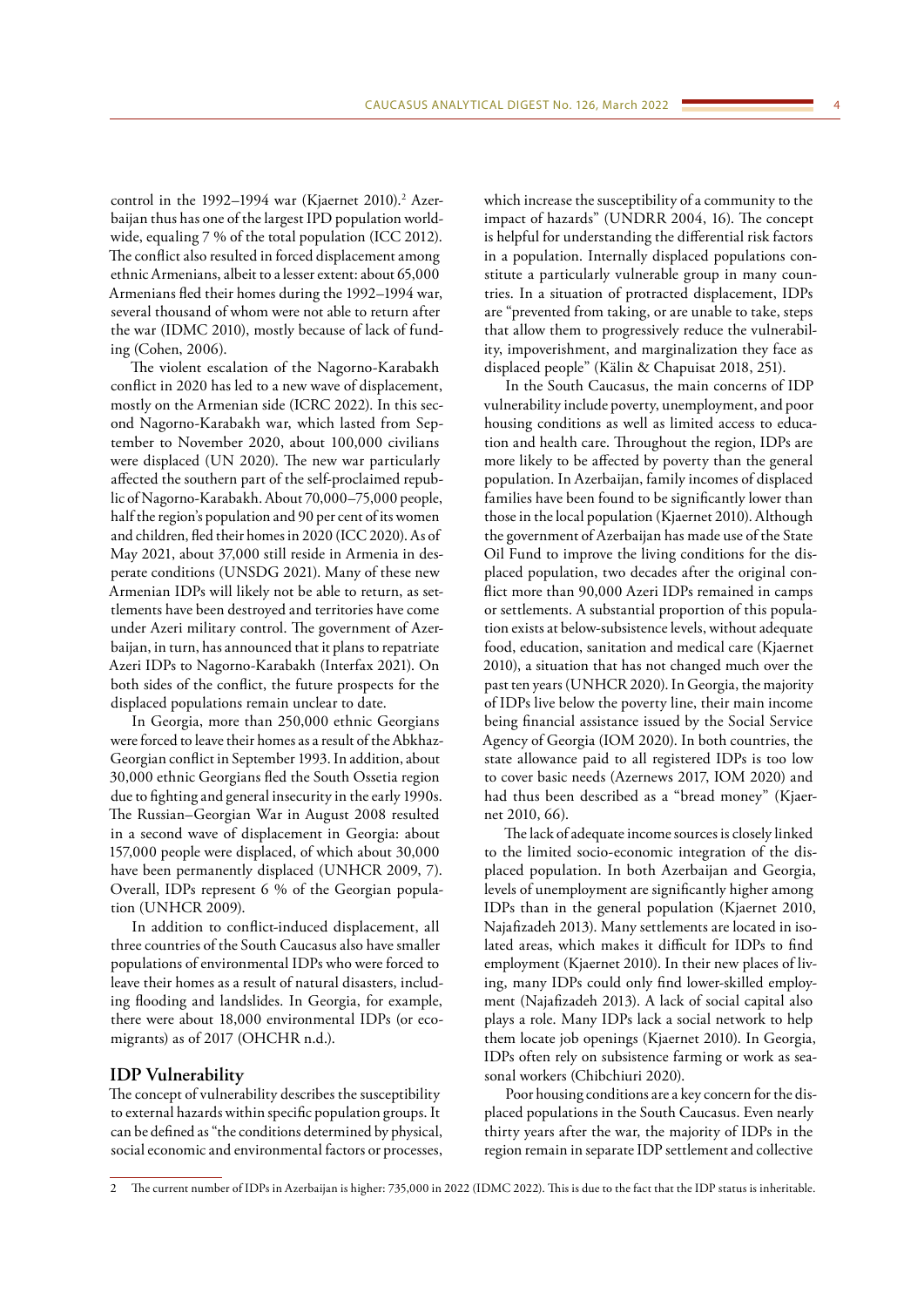centers (Najafizadeh 2013). Many of these settlements are overcrowded and do not have adequate water and sanitation (UNDP 2021). The situation in non-approved or informal IDP centers is especially difficult, as buildings often do not have access to electricity or water. In 2018, about 30 percent of Georgian IDPs were living in perilous conditions (OHCHR 2018). In Armenia, the government launched a program for IDPs in 2019, but this has not yet improved the housing situation, as IDPs continue to be unable to find new accommodation and still struggle with bureaucratic hurdles (Ghazaryan 2020).

Furthermore, the isolated housing creates a situation of social segregation, as well as causing difficulties in accessing basic social services: in Georgia, many IDP camps and settlements are situated in the countryside, far away from essential services (Chibchiuri 2020). This also has a negative impact on the prospects of education — many displaced children in the South Caucasus suffer restrictions in their access to school (ICRC 2021).

# **The Limits of Humanitarian Aid**

Because IDPs reside within their own countries, the primary responsibility for their assistance rests with the national authorities (Cohen 2006). The governments of Azerbaijan, Armenia and Georgia have acknowledged this responsibility and issued laws that guarantee the rights of the displaced populations. However, in all three countries, the implementation does not meet the legal requirements. As a result, government policies fail to address IDP vulnerability and guarantee their civic and social rights. The politicization of displacement increases the social isolation of the IDPs. Because state actors insist on the return of the IDPs, they neglect steps that are necessary for their social integration into their new communities (Kjaernet 2010). As a result, most IDPs in the South Caucasus remain in limbo, with little chance of either return or integration.

Humanitarian aid agencies have assisted the governments of the South Caucasus in responding to IDP needs. They base their assistance on the Guiding Principles on Internal Displacement, which state that IDPs are entitled to enjoy, without discrimination, the same rights and freedoms as the general population (UNHCR, Guiding Principles 2004). Humanitarian aid agencies emphasize the need to improve the social conditions for the displaced populations and strengthen their opportunities for socio-economic integration (Cohen 2006). Many aid programs in the South Caucasus focus on improving living conditions, creating jobs and other incomeearning opportunities (Iluridze 2021). Still, donor efforts are not able to meet all needs, as a recent study on the implementation of international aid programs for IDPs in Georgia shows (Funke 2022).

# **Conclusions: Why Are IDPs Particularly Vulnerable to COVID-19?**

The COVID-19 pandemic exacerbated existing vulnerabilities among the displaced populations in the South Caucasus. In Azerbaijan and Georgia, a majority of IDPs still live in substandard collective centers and IDP settlements (Chibchiuri 2020; Ghazaryan 2020). Because of overcrowding and poor sanitary conditions, IDPs have poor protection against infections such as COVID-19. Although there is no data showing differences in infection rates, several sources have pointed to higher risk factors among the displaced populations in the South Caucasus (Chibchiuri 2020; Iluridze 2021). A report by the Public Defender of Georgia concluded that the COVID-19 pandemic has deepened the barriers to equality in health care for conflict-affected women and girls (Iluridze 2021).

However, IDPs have also been suffering the consequences of government measures to contain the pandemic, which have severely increased their social isolation (Chibchiuri 2020). The hardest hit were the residents of IDP settlements far from the cities. In Georgia, the government declared a state of emergency in March 2020, which restricted local public transport. As a result, many IDPs were unable to reach their workplace or the land allocated to them for subsistence farming. Although the government assured that IDPs were allowed to travel with special passes, many Georgian IDPs complained that their lives have been made particularly difficult by the travel restrictions (Chibchiuri 2020).

Moreover, even more importantly, due to the measures introduced to contain the pandemic, many Georgian IDPs have faced difficulties in accessing basic services, including food supply and health care. Especially in settlements near the administrative dividing line and in collective centers, IDPs reported that they could not reach grocery stores, pharmacies or medical doctors (Chibchiuri 2020). Because of the temporary closure of public transport in 2020, children from IDP settlements could not attend school. These educational problems were aggravated by the poor internet connection in most IDP settlements, which hampered school attendance during lockdown (Chibchiuri 2020). Displaced children were not able to do their homework and fell behind in school. Moreover, students from IDP families boarding in other cities had to return to their families as staying on their own was not feasible during lockdown and thus had to discontinue their study programmes (Chibchiuri 2020).

As well as causing practical access problems, the pandemic has also affected IDPs' mental health by re-awakening the trauma of the violent conflict they endured. Moreover, many IDPs have reported that existing stigma and discrimination intensified during the last two years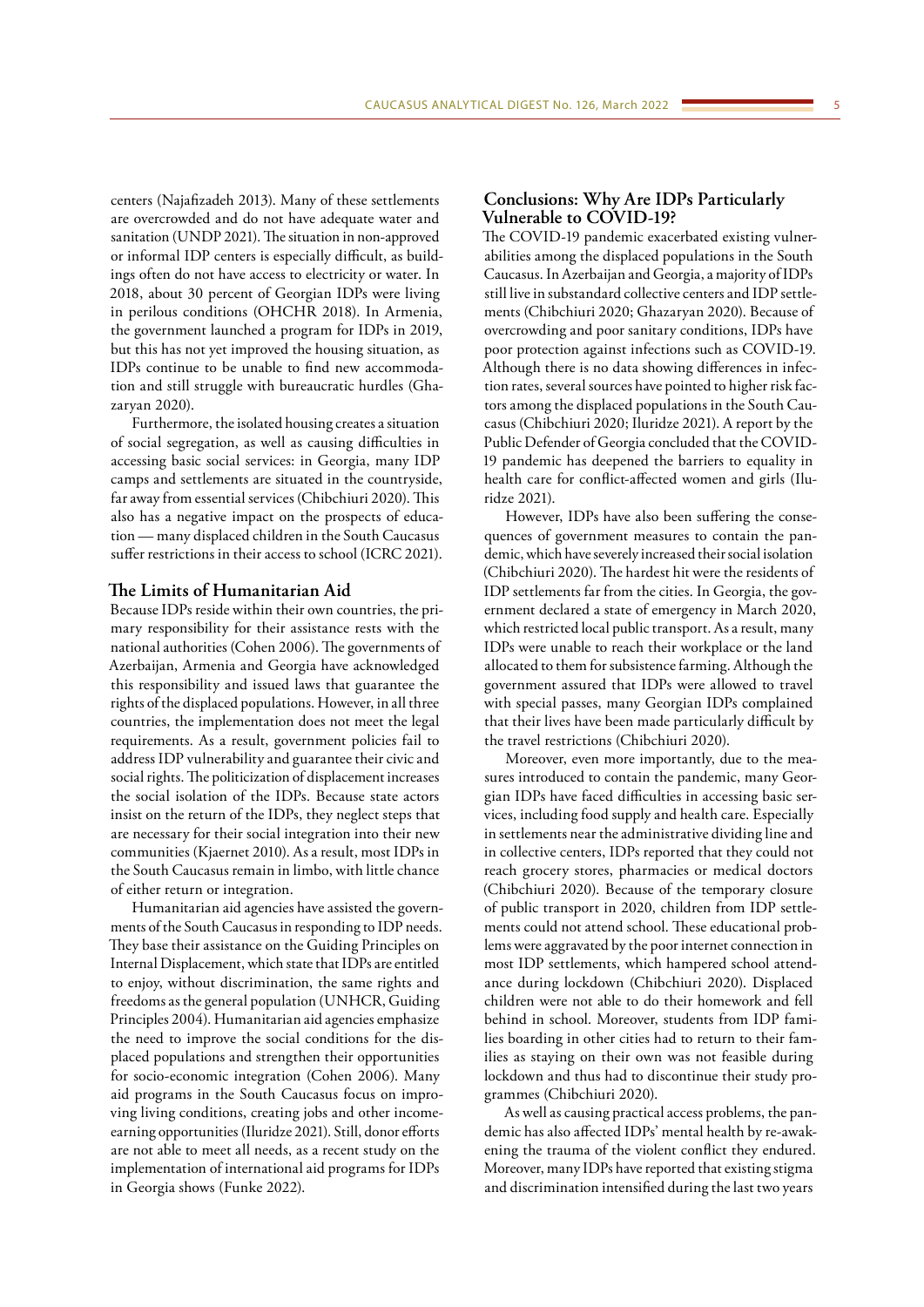(Iluridze 2021). A report on the situation of war-affected women and girls in Georgia concluded that government COVID-19 measures did not sufficiently consider female vulnerability, which further fuels the spread of infections within the displaced communities (Iluridze 2021). According to the report, "stigma forced women to hide or not reveal their infection status and not apply to testing and health facilities" (Iluridze 2021, 3).

Overall, the COVID-19 pandemic has revealed the complex vulnerabilities of the displaced populations in the South Caucasus. Aid agencies focused on strengthening resilience through improving livelihood conditions and strengthening work integration (Chibchiuri 2020, Iluridze 2021). However, despite these efforts, the social isolation of IDPs has only increased in the course of the pandemic.

# **Lessons Learnt**

Given the inadequacy of current aid programmes, what can humanitarian aid agencies do to better respond to the specific vulnerabilities of IDPs in the South Caucasus? First, in cooperation with national governments, aid agencies should improve data availability on internal displacement and strengthen the mapping of IDP

needs. At present, information often remains incomplete. This is especially apparent in the case of the Armenian IDPs who were displaced during the second Nagorno-Karabakh war in 2020. Although being a situation of large-scale displacement, the war has been underreported, and the resulting IDPs still remain in dire conditions (UNSDG 2021). Second, to effectively assist IDPs, agencies need to consider the intersections of age and gender. Often the most vulnerable persons among the displaced are the elderly or families headed by single mothers (Iluridze, 2021).

Third and most importantly, programs for IDPs need to be mainstreamed in general health and poverty reduction programs. This requires cooperation with state agencies. At present, the specific needs of the displaced populations are often overlooked in state programs. For example, when the government of Georgia announced its COVID-19 crisis plan in April 2020, it did not specifically mention IDPs (Chibchiuri 2020). In order to improve assistance to the most vulnerable population groups, aid agencies thus need to ensure that their needs are included in general health and poverty reduction programs.

## *About the Author*

*Ulla Pape* is a post-doctoral researcher at Otto Suhr Institute of Political Science at Freie Universität Berlin. Her main research interests include social policy, health, and civil society development in the post-Soviet space. She has published a book called "The Politics of HIV/AIDS in Russia" (Routledge 2014) and articles in journals such as Europe-Asia Studies, Voluntas, and the Journal of Comparative Policy Analysis.

## *References*

- Azernews (2017). Monthly allowance for IDPs in Azerbaijan determined. Available at: [https://www.azernews.az/](https://www.azernews.az/nation/107932.html) [nation/107932.html](https://www.azernews.az/nation/107932.html) (14 March 2022).
- Chibchiuri, N. (2020). Georgia: IDPs More Isolated Than Ever. The Covid-19 quarantine means many lack access to basic services, Institute for War & Peace Reporting, 27 April. Available at: <https://iwpr.net/b6wyr4oh> (15 February 2022).
- Cohen, R. (2006). Briefing on Internally Displaced Persons in Armenia and Azerbaijan, 16 May. Available at: [https://www.brookings.edu/testimonies/briefing-on-internally-displaced-persons-in-armenia-and-azerbaijan/?ms](https://www.brookings.edu/testimonies/briefing-on-internally-displaced-persons-in-armenia-and-azerbaijan/?msclkid=e7ed3856af3d11eca8dcc0b05cd5067b) [clkid=e7ed3856af3d11eca8dcc0b05cd5067b](https://www.brookings.edu/testimonies/briefing-on-internally-displaced-persons-in-armenia-and-azerbaijan/?msclkid=e7ed3856af3d11eca8dcc0b05cd5067b) (18 February 2022).
- Funke, C. (2022). *Durable Solutions. Challenges with Implementing Global Norms for Internally Displaced Persons in Georgia*, New York and Oxford: Berghan.
- Ghazaryan, A. (2020). COVID-19 and its impact on migration: the case of Armenia. Available at: [https://eu.boell.](https://eu.boell.org/en/2020/05/05/covid-19-and-its-impact-migration-case-armenia) [org/en/2020/05/05/covid-19-and-its-impact-migration-case-armenia](https://eu.boell.org/en/2020/05/05/covid-19-and-its-impact-migration-case-armenia) (18 March 2022).
- ICRC, International Committee of the Red Cross (2021). Azerbaijan: Supporting safer access to education for students affected by conflict, 20 December. Available at: [https://www.icrc.org/en/document/azerbaijan-safer-access](https://www.icrc.org/en/document/azerbaijan-safer-access-education-students)[education-students](https://www.icrc.org/en/document/azerbaijan-safer-access-education-students) (14 March 2022).
- ICRC, International Committee of the Red Cross (2022). Nagorno-Karabakh conflict aftermath: Winter deepens agony of families of missing people. Available at: [https://www.icrc.org/en/document/nagorno-karabakh-conflict](https://www.icrc.org/en/document/nagorno-karabakh-conflict-aftermath-winter-deepens-agony-families-missing-people)[aftermath-winter-deepens-agony-families-missing-people](https://www.icrc.org/en/document/nagorno-karabakh-conflict-aftermath-winter-deepens-agony-families-missing-people) (15 February 2022).
- International Crisis Group (ICC) (2012). Tackling Azerbaijan's IDP Burden, 27 February. Available at: [https://](https://www.crisisgroup.org/europe-central-asia/caucasus/azerbaijan/tackling-azerbaijan-s-idp-burden) [www.crisisgroup.org/europe-central-asia/caucasus/azerbaijan/tackling-azerbaijan-s-idp-burden](https://www.crisisgroup.org/europe-central-asia/caucasus/azerbaijan/tackling-azerbaijan-s-idp-burden) (15 February 2022).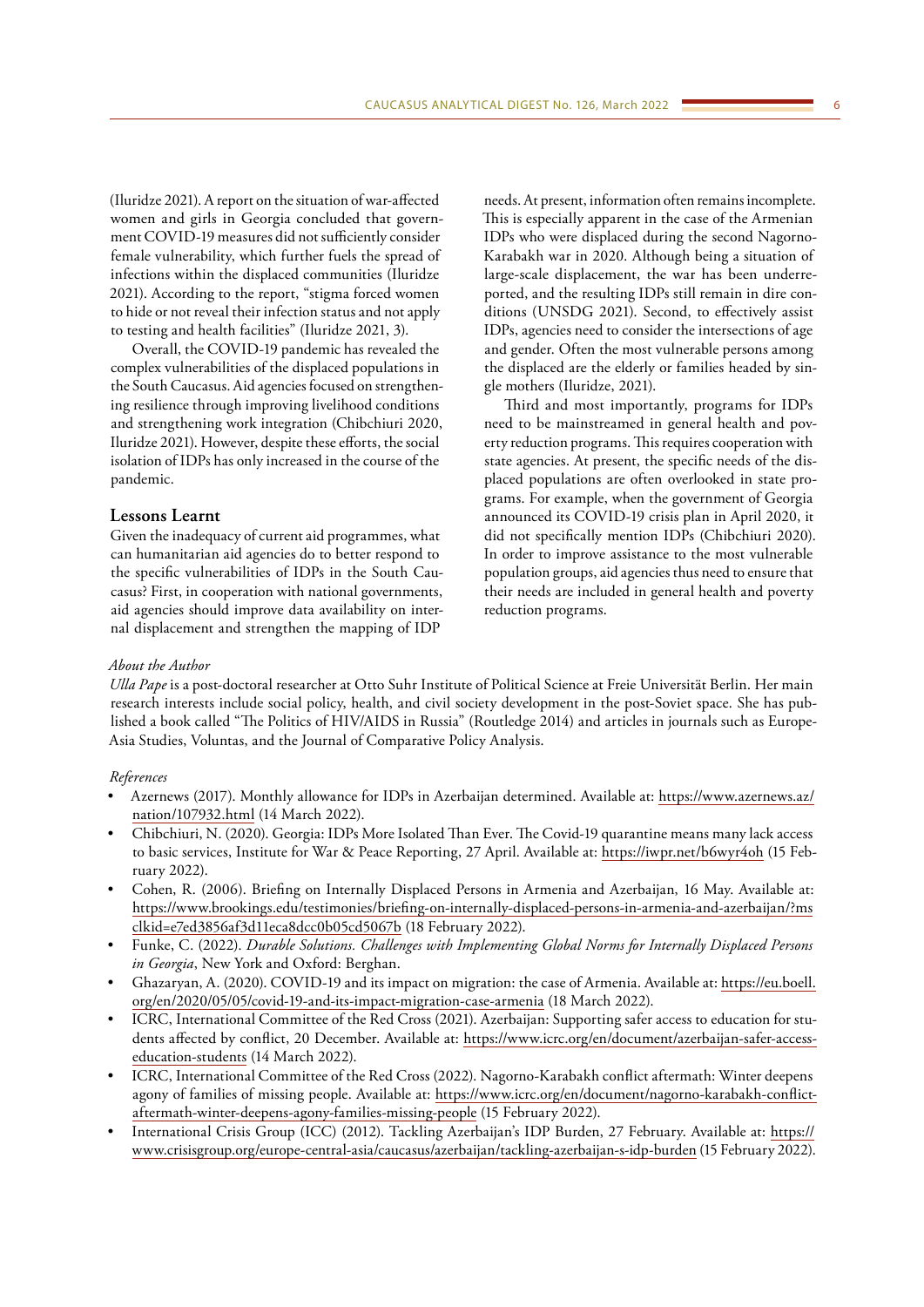- International Crisis Group (ICG) (2020). Reducing the Human Cost of the New Nagorno-Karabakh War, 14 October. Available at: [https://www.crisisgroup.org/europe-central-asia/caucasus/nagorno-karabakh-conflict/](https://www.crisisgroup.org/europe-central-asia/caucasus/nagorno-karabakh-conflict/reducing-human-cost-new-nagorno-karabakh-war) [reducing-human-cost-new-nagorno-karabakh-war](https://www.crisisgroup.org/europe-central-asia/caucasus/nagorno-karabakh-conflict/reducing-human-cost-new-nagorno-karabakh-war) (14 March 2022).
- Iluridze, A. (2021). Impact of Covid-19 pandemic on conflict affected women and girls, Tbilisi: Public Defender of Georgia. Available at: [https://www.ombudsman.ge/eng/190306081201spetsialuri-angarishebi/covid-19-pandemiis](https://www.ombudsman.ge/eng/190306081201spetsialuri-angarishebi/covid-19-pandemiis-gavlena-konfliktit-dazaralebul-kalebsa-da-gogoebze)[gavlena-konfliktit-dazaralebul-kalebsa-da-gogoebze](https://www.ombudsman.ge/eng/190306081201spetsialuri-angarishebi/covid-19-pandemiis-gavlena-konfliktit-dazaralebul-kalebsa-da-gogoebze) (15 February 2022).
- IDMC, Internal Displacement Monitoring Center. Available at: [www.internal-displacement.org](http://www.internal-displacement.org) (15 February 2022).
- IDMC (2010). Armenia: Need to monitor progress towards durable solutions, 23 February. Available at: [https://](https://www.internal-displacement.org/sites/default/files/publications/documents/201002-eu-armenia-overview-en.pdf) [www.internal-displacement.org/sites/default/files/publications/documents/201002-eu-armenia-overview-en.pdf](https://www.internal-displacement.org/sites/default/files/publications/documents/201002-eu-armenia-overview-en.pdf) (15 February 2022).
- Interfax Azerbaijan (2021). *Azerbaidzhanskie bezhentsy vernuts'ia v Krabakh poetapno v maksimal'no korotkie sroki Aliev* [Azerbaijani refugees to return to Karabakh step by step as soon as possible – Aliev], 26. February. Available at: <http://interfax.az/view/828053> (14 March 2022).
- IOM, International Organization for Migration (2020). IOM distributes 10,000 face masks for IDPs in Zugdidi to Help Prevent the Spread of COVID-19, 14 May. Available at: [https://georgia.iom.int/news/iom-distributes-10000](https://georgia.iom.int/news/iom-distributes-10000-face-masks-idps-zugdidi-help-prevent-spread-covid-19) [face-masks-idps-zugdidi-help-prevent-spread-covid-19](https://georgia.iom.int/news/iom-distributes-10000-face-masks-idps-zugdidi-help-prevent-spread-covid-19) (15 February 2022).
- Kälin, W. & Chapuisat, H.E. (2018). Guiding Principle 28. The Unfulfilled Promise to End Protracted Internal Displacement, *International Journal of Refugee Law*, 30(2), pp. 243–268.
- Kjaernet, H. (2010). Displacement in a booming economy: IDPs in Azerbaijan. In: Overland, I., Kendall-Taylor, A. & Kjaernet, H. (eds.) *Caspian Energy Politics. Azerbaijan, Kazakhstan and Turkmenistan*, London, Routledge, pp. 76–93.
- Najafizadeh, M. (2013). Ethnic Conflict and Forced Displacement: Narratives of Azeri IDP and Refugee Women from the Nagorno-Karabakh War, *Journal of International Women's Studies* 14(1), pp. 161–183.
- Office of the High Commissioner for Human Rights (OHCHR) (n.d.). Housing Strategies Georgia. Available at: [https://www.ohchr.org/Documents/Issues/Housing/HousingStrategies/States/Georgia\\_1.pdf](https://www.ohchr.org/Documents/Issues/Housing/HousingStrategies/States/Georgia_1.pdf) (15 March 2022).
- Office of the High Commissioner for Human Rights (OHCHR) (2018). Questionnaire on the issue of informal settlements and the right to adequate housing. Available at: [https://www.ohchr.org/Documents/Issues/Housing/](https://www.ohchr.org/Documents/Issues/Housing/InformalSettlements/Georgia.pdf) [InformalSettlements/Georgia.pdf](https://www.ohchr.org/Documents/Issues/Housing/InformalSettlements/Georgia.pdf) (15 March 2022).
- UN, United Nations (2020). UN pledges humanitarian support as Armenia and Azerbaijan negotiate 'lasting, peaceful settlement' over Nagorno-Karabakh, 4 December. Available at:<https://news.un.org/en/story/2020/12/1079302> (14 March 2022).
- UNHCR, The United Nations High Commissioner for Refugees (n.d.). Armenia. Available at: [https://www.unhcr.](https://www.unhcr.org/armenia.html) [org/armenia.html](https://www.unhcr.org/armenia.html) (18 March 2022).
- UNHCR, The United Nations High Commissioner for Refugees (2004). Guiding Principles on Internal Displacement. Available at:<https://www.unhcr.org/43ce1cff2.pdf>(14 March 2022).
- UNHCR, The United Nations High Commissioner for Refugees (2009). Protection of Internally Displaced Persons in Georgia. A Gap Analysis, Geneva: UNHCR. Available at: [https://www.unhcr.org/cgi-bin/texis/vtx/](https://www.unhcr.org/cgi-bin/texis/vtx/home/opendocPDFViewer.html?docid=4ad827f59&query=Protection of Internally Displaced Persons in Georgia: A Gap Analysis) [home/opendocPDFViewer.html?docid=4ad827f59&query=Protection%20of%20Internally%20Displaced%20](https://www.unhcr.org/cgi-bin/texis/vtx/home/opendocPDFViewer.html?docid=4ad827f59&query=Protection of Internally Displaced Persons in Georgia: A Gap Analysis) [Persons%20in%20Georgia:%20A%20Gap%20Analysis](https://www.unhcr.org/cgi-bin/texis/vtx/home/opendocPDFViewer.html?docid=4ad827f59&query=Protection of Internally Displaced Persons in Georgia: A Gap Analysis) (22 January 2022).
- UNHCR, The United Nations High Commissioner for Refugees (2020). Key Considerations for Returns to Nagorno-Karabakh and the Adjacent Districts, 9 November. Available at: [https://www.refworld.org/pdfid/5fc0e1e24.](https://www.refworld.org/pdfid/5fc0e1e24.pdf) [pdf](https://www.refworld.org/pdfid/5fc0e1e24.pdf) (18 March 2022).
- UNDRR, United Nations Office for Disaster Risk Reduction (2004). Living with risk: A global review of disaster reduction initiatives. Geneva: United Nations.
- UN Sustainable Development Group (UNSDG) (2021). Migration and displacement in Armenia: Three stories of loss and perseverance, 19 October. Available at: [https://unsdg.un.org/latest/stories/migration-and-displacement-armenia](https://unsdg.un.org/latest/stories/migration-and-displacement-armenia-three-stories-loss-and-perseverance#:~:text=Approximately 90%2C000 people%2C 88%25 of,fighting since the early 1990s)[three-stories-loss-and-perseverance#:~:text=Approximately%2090%2C000%20people%2C%2088%25%20](https://unsdg.un.org/latest/stories/migration-and-displacement-armenia-three-stories-loss-and-perseverance#:~:text=Approximately 90%2C000 people%2C 88%25 of,fighting since the early 1990s) [of,fighting%20since%20the%20early%201990s](https://unsdg.un.org/latest/stories/migration-and-displacement-armenia-three-stories-loss-and-perseverance#:~:text=Approximately 90%2C000 people%2C 88%25 of,fighting since the early 1990s) (15 March 2022).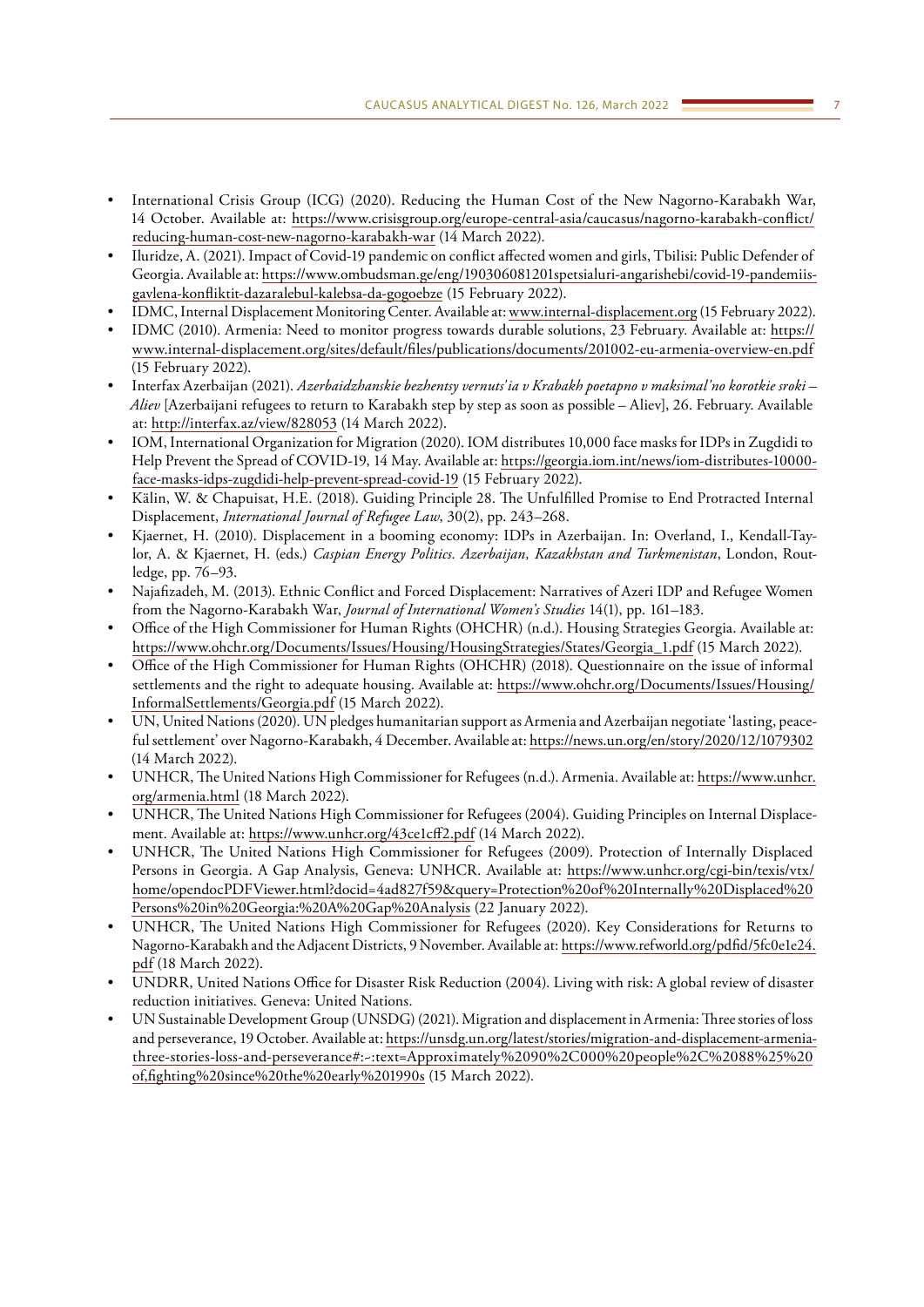# <span id="page-7-0"></span>**Team Europe in the South Caucasus. Responding to the COVID-19 Pandemic**

By Gulnaz Isabekova (CRC 1342 Global Social Policy Dynamics and Research Centre for East European Studies, University of Bremen)

DOI: 10.3929/ethz-b-000542998

## **Abstract**

Growing criticism of developed countries for vaccine nationalism challenges the validity of their support to developing partners. This contribution analyzes the changes the European Commission introduced to improve its crisis responsiveness and coordinate the assistance provided by the European Union member states and institutions. Established during the COVID-19 pandemic, "Team Europe" initiative has far-reaching geopolitical objectives to be achieved by increasing the competitiveness and influence of European aid abroad. In the South Caucasus, Team Europe has provided significant social and economic support to three countries, though not enough to expand the role of the EU in the region vis-à-vis Russia, Turkey, and China. Due to its clear shortcomings, including a poor balance between the EU and partner countries' interests and coordination problems, Team Europe has thus far contributed in only a limited fashion to strengthening the position of the EU and its agenda in the South Caucasus.

#### **Introduction**

The COVID-19 pandemic has now dominated headlines for over two years. It is estimated to have caused between 14–25 million excess deaths worldwide, including 410–720 per 100,000 in Armenia, 250–530 in Azerbaijan, and 610–710 in Georgia (The Economist 2022). These estimates of excess deaths are much higher than the official COVID-19 related mortality (see Table 1 on p. 15), due to insufficient testing necessary to identify whether the deceased has had this disease (The Economist 2021). In addition to causing excess deaths, the pandemic has reversed the progress in extreme poverty reduction made before by pushing 88–115 million into extreme poverty in 2020 alone (OECD 2020, p. 47). In the South Caucasus, as elsewhere, COVID-19 has most severely affected the most vulnerable groups, including households dependent on migrant remittances and tourism income (IOM 2021), those employed in the informal economy, and small- and medium-sized enterprises, as well as women (Bouma and Dzuteska-Bisheva 2021) and older people (Krylova 2021). Reductions in remittances, which had comprised 11% and 12% of the national gross domestic product (GDP) in Armenia and Georgia, respectively (Bouma and Dzuteska-Bisheva 2021, p. 9), resulted in economic contraction by 7.6% and 6.1% in 2020 (Avetisyan et al. 2021, pp. 7, 19). In Azerbaijan, the pandemic and low oil prices precipitated a 4.3% reduction in GDP in the same year (ibid, p. 13).

The decline in remittances, investments, trade, and taxes highlighted the necessity of foreign aid, which grew despite the initial concerns over possible reductions during the pandemic (Brown 2021a, pp. 43, 50). Official development assistance (ODA) by the Organisation for

Economic Co-operation and Development Development Assistance Committee (OECD DAC) members, including the 30 largest providers of aid known as "traditional" donors, reached its highest recorded level of US \$161.2 billion in 2020 (OECD 2021, p. 1). Multiple European countries kept and even increased their commitments, both in grants and bilateral lending (ibid). Yet, in the case of the South Caucasus, the pandemic affected neither the total nor the health-specific assistance provided by the OECD DAC members (see Figures 1 and 2 on p. 16–17). Limited data and reporting challenge the assessment of "emerging" donors. However, Turkey's contributions seem unaffected by the pandemic (OECD 2022), in contrast to likely aid reductions on the parts of Russia (Zaitsev 2021) and China (Kitano and Miyabayashi 2020). Nevertheless, China was the leading donor of surgical masks, respirators, test kits, and protective clothes to 120 countries in 2020 (Xinhua 2020). Furthermore, the vaccine nationalism of upper-income countries and the failure of the COVAX initiative, a partnership by the World Health Organization (WHO), Gavi, the Vaccine Alliance, and the Coalition for Epidemic Preparedness Innovations, to ensure equitable access to COVID-19 vaccines in developing countries strengthened the influence of China in developing countries around the world. The South Caucasus is not an exception to this tendency. Armenia, Azerbaijan, and Georgia initially hoped to access vaccines through COVAX (see Avetisyan et al. 2021), but significant delivery delays led to these countries greenlighting China's Sinovac vaccine even before the WHO validated it for emergency use.

As the condemnation of upper-income countries and development organizations for mismanaging the pan-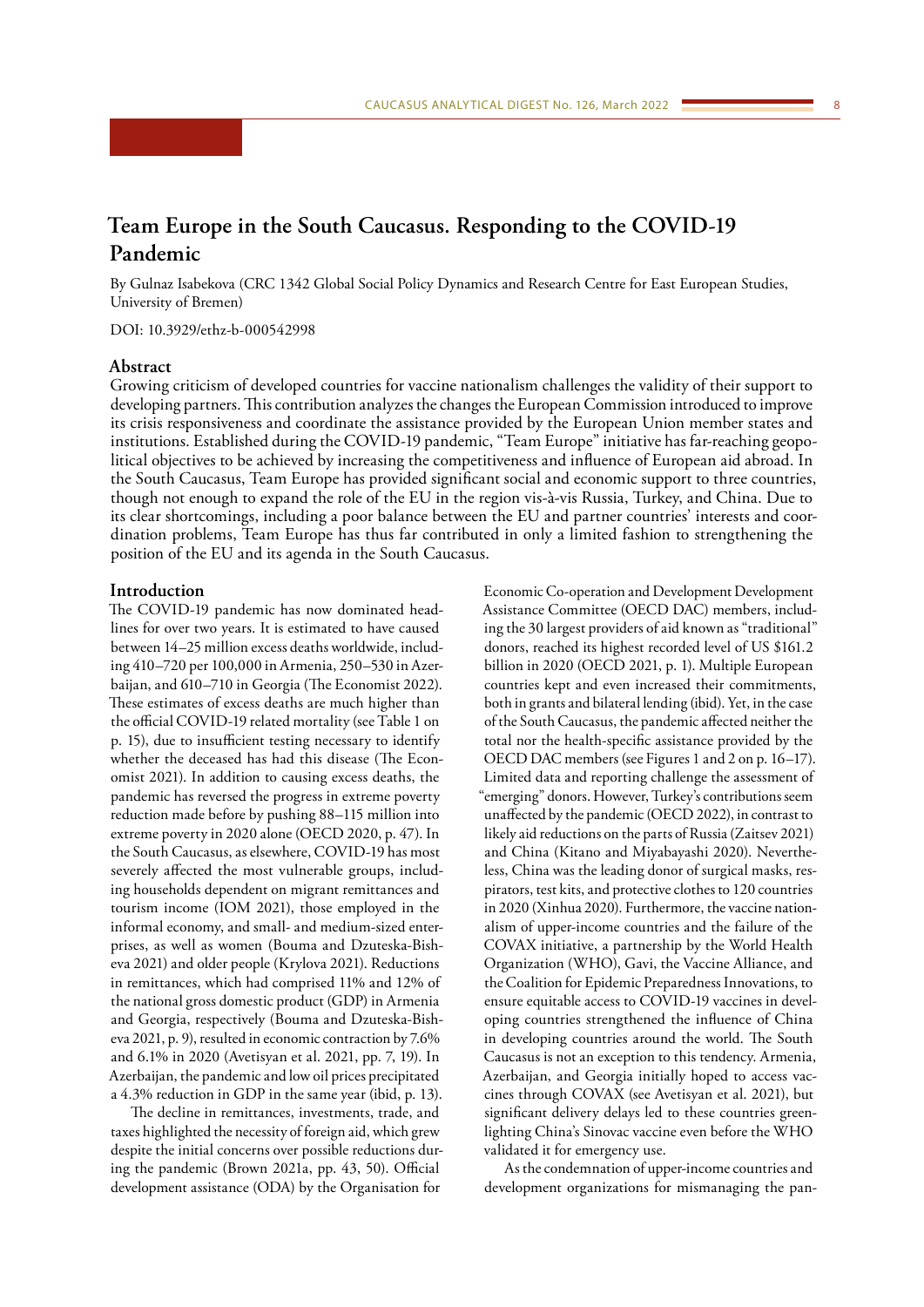demic grew, the EU used this momentum to reshape its development cooperation and crisis response. On 08 April 2020, the EU development ministers approved a "Team Europe" package in response to the ongoing pandemic in partner countries by uniting the resources of the EU, its member states, the European Investment Bank (EIB), and the European Bank for Reconstruction and Development (EBRD) (European Council 2020). Team Europe aims to improve the response to the ongoing crisis as well as future crises (Friesen et al. 2020) by reducing bureaucratic barriers (Schumacher and Günay 2021, p. 145) and fragmentation of assistance (Keijzer et al. 2021, pp. 19–20). Three objectives behind this initiative are emergency response, strengthening health, water, and sanitation systems, and mitigation of social, economic, and political outcomes of crises (European Council 2020). Team Europe also advocates for equitable access to vaccines by supporting their local production and contributing  $E2.2$  billion to the COVAX initiative (EC 2021a). Coordination and coherence of resources in Team Europe occur through Team Europe Initiatives (TEIs) and joint programming. TEIs are flagship initiatives for specific themes at country, regional and global levels (Keijzer et al. 2021, pp. 1–2). Joint programming, including Team Europe's members and its development, political and economic counselors (not necessarily coming from partner countries), presumes joint analysis of and response to issues and opportunities in partner countries in compliance with EU values and interests, partner countries' priorities, and the United Nations Sustainable Development Goals (EC 2021d, p. 16). Joint programming incorporates TEIs and, in addition to development, may target human rights, gender equality, security, and other matters (ibid, pp. 14–16). There were 98 TEIs in 2021 worldwide (CONCORD 2021, n.p.), and joint programming was implemented in 78 countries (Keijzer et al. 2021, p. 8).

In addition to crisis response, Team Europe embodies the European Commission's (EC) geopolitical ambitions (Keijzer et al. 2021, p. 19) and its attempt to secure the influence, visibility, and competitiveness of the EU's assistance (EC 2021d, pp. 8–11). Assuming office in 2019, the new President of the EC, Ursula von der Leyen, emphasized multilateralism, more autonomous defense, promoting open and fair trade, and setting global standards (Koenig 2019, p. 1). She also promised to head a "geopolitical Commission," which corresponded with calls for using the "language of power" in order not to "disappear geopolitically" expressed by EU foreign policy chief Josep Borrell and French President Emmanuel Macron (Lehne 2020, pp. 1–2). Though alien to the founding idea of the EU, based on economic integration and interdependence, the EC's geopolitical aspirations are driven by an aim to protect the "European

way of life" in the face of declining US leadership and the growing influence of authoritarian regimes (ibid). Having control over a  $E2$  trillion budget for the 2021– 2027 period, the EC is capable of defining the international position of the EU by affecting the areas under its supervision (Blockmans 2020). These areas include social affairs, economic development, the environment, transportation, and others. Importantly, Team Europe aims to mainstream (not replace) the ongoing activities in these areas.

Introduced in April 2020 as the EU's global response to the COVID-19 pandemic, Team Europe is a relatively new initiative, and little is known about its implications for the South Caucasus. Being members of the EU's Eastern Partnership, these three countries receive significant assistance from the EU. In 2017, the EU assistance represented 27%, 65%, and 68% of total bilateral aid flows to Azerbaijan (EU n.d.f), Georgia (EU n.d.g), and Armenia (EU n.d.e), respectively. Furthermore, despite the relatively low share of aid to Azerbaijan, the EU is the largest customer for the oil originating from and transported through this country (Eastern Partnership n.d.). It is also the largest financier of development in the country's non-oil sectors. During the COVID-19 crisis, the initial shock and local stakeholders' openness to external assistance allowed extensive EU support for the South Caucasus (Schumacher and Günay 2021, p. 145). This contribution overviews Team Europe's crisis response in this region and examines implications of Team Europe's activities for the EU's presence in the geopolitical landscape of the region, dominated by Russia, Turkey, and (more recently) a growing influence of China.

# **The Scope of Team Europe in the South Caucasus**

Despite its specific focus on the COVID-19 pandemic, Team Europe aims to support general EU policy. Therefore, in the South Caucasus, Team Europe supported immediate needs and subsequent recovery from the pandemic in the spirit of economic and environmental sustainability.

The Comprehensive and Enhanced Partnership Agreement between the EU and Armenia (2018) draws a broad picture of collaboration in education and research, strengthening democracy and the rule of law, human rights, employment, social policy, equal opportunities, energy, and the environment. Team Europe supports the all-inclusive cooperation framework by mainstreaming the resources directed towards the response to the pandemic, environmental sustainability, and economic growth.

Armenia received €96 million for immediate needs and vaccination preparedness, which included support to over 3000 vulnerable households, humanitar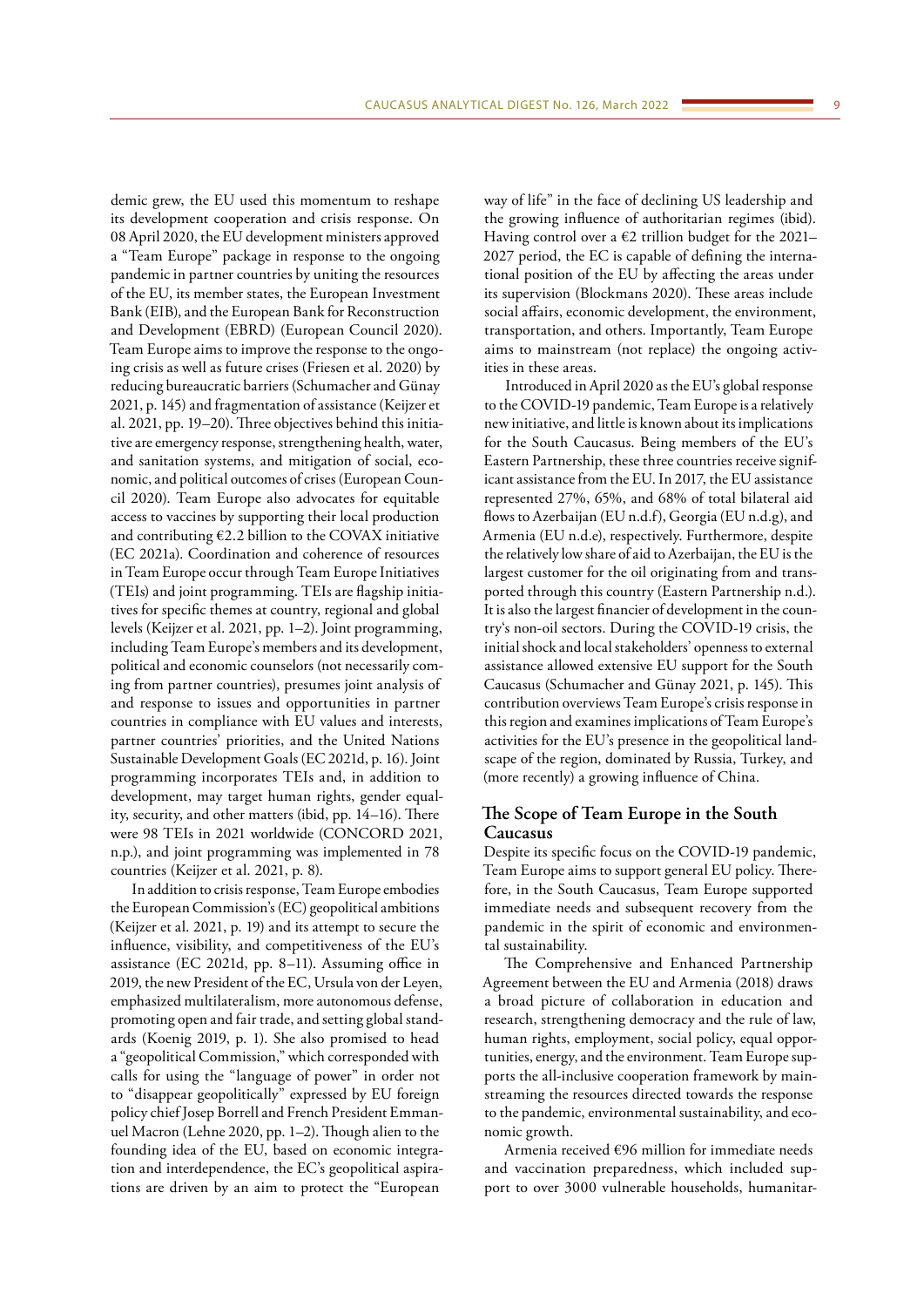ian assistance to large families (EC 2020), and provision of 30 medical refrigerators for storing COVID-19 vaccines (EC 2021b). As a medium-term objective, Austria, France, Germany, Lithuania, Netherlands, Sweden, and KfW joined forces in the "Armenia – Resilient Syunik" TEI, prioritizing sustainable growth and jobs, green deal initiatives,<sup>1</sup> and human development (EU 2021a). Joint programming resulted in the EU Roadmap for Engagement with Civil Society in Armenia (2018–2020), which targets capacity building and sustainability of civil society organizations. In addition to supporting organizations promoting gender equality and the rights of vulnerable groups, the roadmap aims to facilitate the role of civil society in environmental protection, energy efficiency, and climate change issues (EU n.d.b). Team Europe continues the cooperation established within the framework of the roadmap, although specific directions beyond the areas of economic growth, jobs, green deal, and human development highlighted in the TEI are unknown to this date.

Similar objectives drive Team Europe in Azerbaijan. The overall collaboration is based on the Partnership and Cooperation Agreement between the EU and Azerbaijan (1999), which outlines the consolidation of democracy and "harmonious" economic relations, as well as legislative, scientific, technological, cultural, and other areas as areas of cooperation. Notably, the EU finances most activities while its member states and partners opt for specific areas agreed with the Azerbaijani government. The EU is among the major investors in non-oil areas. In addition to supporting 17,500 small- and mediumsized enterprises, it foresees investments into a sustainable hub in Baku and five smart and green cities (EC 2021c). Funding legal aid, alternative dispute resolution, and the fight against corruption, the EU is also the largest donor to civil society in the country (ibid). However, the range of Team Europe activities beyond the EU projects is limited. There is no TEI in Azerbaijan. Joint programming focuses on vocational education and training due to the sufficient number of donors in this area and the state's commitment to reforms. Supported by France, Germany, Norway, Switzerland, and the United Kingdom, joint programming brought a roadmap outlining challenges and suggestions for reforms and division of labor in this area (EU n.d.a). During the pandemic, the country received over €31 million for the local production of personal protective equipment (clothing) for medical staff (EC 2020) and for life support training sessions for over 1600 doctors and nurses (EC 2021b).

Nevertheless, the largest share of Team Europe support is concentrated in Georgia. The Association Agreement between the EU and Georgia (2014) outlines intended areas of cooperation, including economic integration, political association, cooperation in security, the rule of law, respect for human rights, economic capacity, and legislative reforms. During the pandemic, the country received over €183 million for health system strengthening, social support, and economic recovery (EC 2020). The assistance included 300 medical refrigerators, a vaccine transport vehicle, and around two million items of medical supplies, such as ventilators, lab gowns, oxygen concentrators, pulse oximeters, and others (EC 2021b). The social support targeted job retention measures and financial aid for vulnerable groups; the economic recovery focused on macroeconomic stability and providing loans and grants to stimulate agriculture and tourism (EC n.d.b). In addition to immediate needs, Team Europe highlights environmental sustainability and economic growth in the mediumterm perspective. "Georgia – Environment and Health," supported by Austria, Estonia, Germany, the Netherlands, Sweden, EIB, and KfW, promotes green deal initiatives, sustainable growth, and job creation (EU 2021b). Similar objectives drive "Georgia – Economic Development. Balanced Territorial Development in Georgia," which details further avenues for cooperation in the areas of science, technology, governance, human development, peace, and security (EU n.d.d). It is backed by Austria, Belgium, Czech Republic, France, Netherlands, Sweden, EIB, and EBRD (ibid). Both TEIs are incorporated into joint programming between the EU, its member states, Switzerland, and other partners (EU n.d.c).

## **Shortcomings of Team Europe**

In addition to the benefits outlined in the previous section, Team Europe is associated with multiple issues pertinent to both providers and beneficiaries of the initiative, including balancing between the EU and partner countries' interests, coordination problems, and alleged redirection of resources.

First, Team Europe builds into existing EU collaboration agreements with third countries. The all-encompassing character of these documents offers wide room for Team Europe to maneuver and select the areas most pertinent to its members and partner countries, be it support to civil society, sustainable growth, or economic recovery. Yet whose interests matter most? The selection of regions and countries targeted by Team Europe suggests that its interests outweigh the needs of (potential) partner countries. It is without a doubt that Team Europe provided substantial assistance to the South Caucasus in order to address immediate healthcare, social

<sup>1</sup> Green deal relates to the European Green Deal program, encompassing legislation, policies, and international cooperation targeting climate change and transition to a climate-neutral society.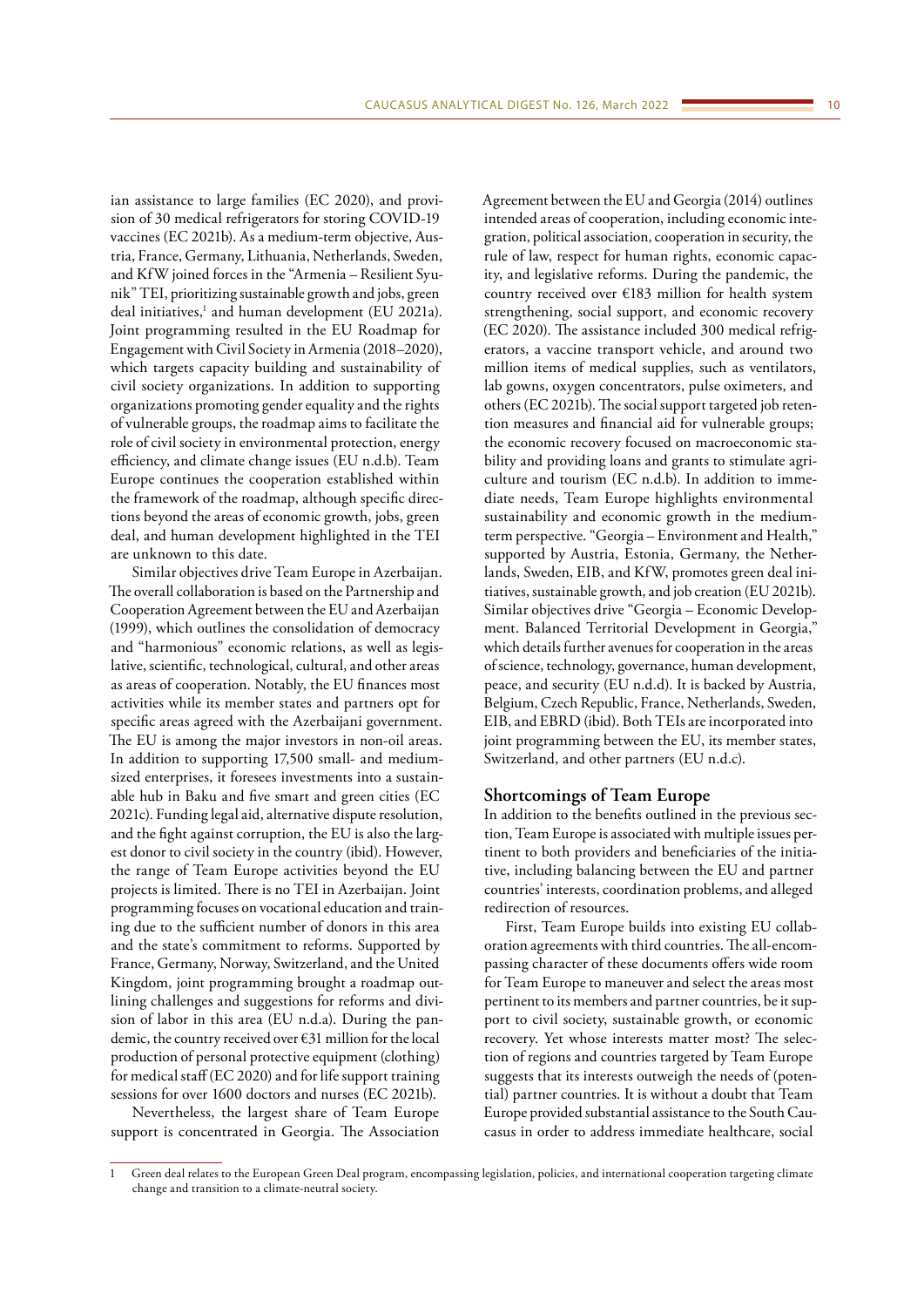and economic needs. However, the distribution of this assistance was uneven across the countries of the region. Armenia needs development assistance most, not least due to the Second War in Nagorno Karabakh and the social, health, and economic crises that followed it. Yet "donor-darling" Georgia received one of the highest levels of EU assistance per capita (see EC n.d.b), seemingly due to its democratic aspirations and advanced relations with the EU. The EU's assistance is not exempt from issues of unequal allocation and political prerogatives common to development assistance (see Dreher et al. 2013). The extensive support to Georgia is not limited to Team Europe, and rather corresponds with broader trends of uneven EU involvement in the South Caucasus.

The EU's passive stance towards the domestic crisis in Armenia, explained by strategic considerations regarding the extensive Russian influence in the country and the EU's desire to avoid further escalation, contrasts with its active mediation efforts in Georgia during the mass protests there following the 2021 local elections (Schumacher and Günay 2021, pp. 143–144). During the conflict in Nagorno-Karabakh, the President of the European Council, Charles Michel, called for the Minsk Group to resume its responsibilities and expressed his readiness to "play a constructive role as an honest broker with Azerbaijan and Armenia in addition to the Minsk Group efforts" (Gotev 2021). Tangible EU assistance nevertheless materialized in the form of €17 million in humanitarian aid to Nagorno Karabakh (EC 5/17/2021). Overall, being built into collaboration agreements with countries,Team Europe has to date not expanded, but rather reinforced the selective EU engagement in the South Caucasus. In other words, securing influence, visibility, and competitiveness of the EU's assistance through Team Europe does not necessarily equal expanding the EU's presence and position in the region.

Second, Team Europe aims to establish the basis for a unified European approach to international development (Pleeck and Gavas 2021). A joint approach to international development is beneficial for Team Europe participants in the long run, as together, they may outweigh emerging donors as well as other actors. The EU countries represent almost half of the total ODA (OECD 2021, p. 3), and collectively they are the largest trade partners and investors in the Balkans and Africa as a whole, with considerable potential to increase their influence in other regions (Jones and Teevan 2021, p. 2). However, coordination within Team Europe remains problematic, as not all EU member states welcome joint programming. For example, among the EU countries prioritizing bilateral cooperation with Armenia, Azerbaijan, and Georgia, only Austria and Sweden have considered replacing their bilateral programming with

joint programming (EC 2021d, pp. 93–96). The Czech Republic, Latvia, and the Netherlands have opted for partial joint programming, while Estonia, Lithuania, Hungary, and Romania are unwilling to replace their existing programming with joint programming (ibid, pp. 87–95). As a result, joint programming is at the stage of joint analysis, not implementation, in all three countries of the South Caucasus.

Third, Team Europe is criticized for redirecting already allocated resources towards crisis management. The OECD DAC members intend to focus on health systems, food security, humanitarian aid, and addressing the economic and social repercussions of the pandemic (OECD 2021, p. 1). However, these objectives may pull the necessary resources from elsewhere. The COVID-19 pandemic has contributed to "cannibalization" of existing aid-funded programs due to the reallocation of resources between sectors and within the health sector towards crisis management (Brown 2021a, 2021b). However, in the South Caucasus, the pandemic did not cause considerable changes in the ODA provided by DAC members. The overview of the OECD Creditor Reporting System, the most comprehensive database on DAC members' aid commitments from 1995 to 2020, suggests no significant reductions in total aid (Figure 1 on p. 16). Health aid slightly increased, possibly due to the assistance assigned to address the COVID-19 pandemic (Figure 2 on p. 17), though the accurate estimation is not feasible as the OECD data for 2020 is still preliminary. However, the overview of the targeted areas suggests that the scope of health aid remained fairly constant in 2020 as compared with previous years (Tables 2–4 on pp. 18–20). The flexibility and responsiveness of Team Europe are primarily due to the redirection of uncommitted resources and those from programs delayed due to the pandemic (Jones et al. 2020, p. 4). Approximately 93% of the EC's COVID-19-related disbursements in 2020 are new and not repurposed funds (Micah et al. 2021, p. 1332). Nevertheless, the overall ratio of reassigned and new finances in Team Europe's assistance to the three South Caucasian countries remains unclear.

Fourth, another issue frequently raised in relation to Team Europe is its limited focus on healthcare (Veron and Di Ciommo 2020) and promotion of the European Green Deal beyond its borders at the cost of investment in human capital (Pleeck and Gavas 2021). Yet, defining health in a narrow sense is problematic. Flooding, severe droughts, and even pandemics of zoonotic origin, including COVID-19, are all potential outcomes of climate change and environmental degradation (Brown 2021a, p. 46). In the South Caucasus, Team Europe initiated a resilience project to improve the preparedness of civil protection systems in Armenia and Georgia for fre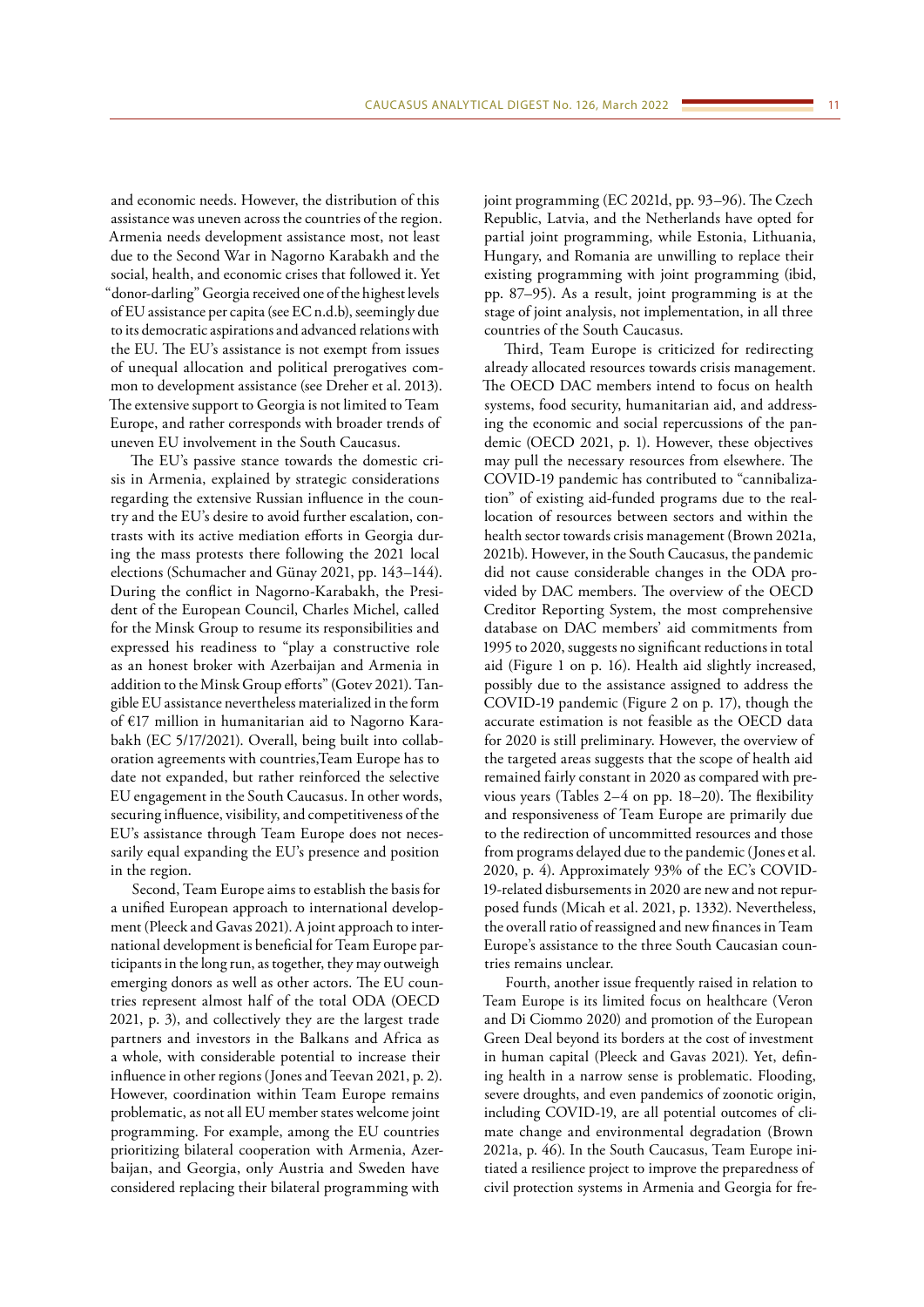quent floods and mudflows caused by climate change (EC n.d.a). Though seemingly environmentally-oriented, this project has significant implications for infrastructure, agriculture, and health. Furthermore, during the pandemic, health remained an essential sector. In 2020, Team Europe spent 41% of its €8.5 billion commitments on strengthening health, water, and sanitation systems (EC 2021a). It should, however, be acknowledged that the largest share of financial commitments was spent on social and economic outcomes of the pandemic (Team Europe n.d.), which comports with the global tendency of COVID-19-related disbursements (Micah et al. 2021, p. 1332).

# **Conclusion: A Missed Window of Opportunity**

Donors' response to the pandemic and its repercussions will shape the future of development cooperation (Brown 2021a, p. 43). The COVID-19 pandemic contributed to the competition between development actors by strengthening the positions of emerging donors and challenging the traditional providers of development assistance. In response to the growing criticism, the EU used the situation with the pandemic as a window of opportunity to reshape its role in international development.

But how far did this "reshaping" go? The analysis of Team Europe's activities and role in the South Caucasus shows mixed results. Still, at its beginning, Team Europe faces issues similar to elsewhere, including the trade-off between the interests of its members and those of partner countries. The initiative has focused on the immediate response to the pandemic and environmental issues in the South Caucasus. However, the extent to which Team Europe caused the redirection of resources from development towards crisis management is unclear.

Nevertheless, Team Europe's performance in the South Caucasus in regard to the objectives of the "geopolitical Commission" has been mixed. The initiative offered significant assistance to respond to the immediate needs and consequences of the COVID-19 pandemic, which may have contributed to the visibility of EU aid in the region. Yet, the competitiveness and influence of the assistance were largely limited to the pursuit of the COVID-19 vaccine distribution as well as coping with the continuing impacts of the pandemic. However, this contribution demonstrates limited implications of Team Europe for the EC's aspirations to become a standard-setter and a promoter of the EU values. Indeed, the disproportionate aid allocation to Georgia demonstrates the EU's support to the country for its commitments to introduce political, legal, and economic reforms in compliance with the EU-Georgia Association Agreement. Thereby, humanitarian and development aid assist the promotion of the EU principles and standards set out in the Agreement, contributing to their expansion beyond the EU's boundaries.

At the same time, this favoritism, in light of the relatively modest support to Armenia despite its struggles with the social, economic, and political consequences of the war and the pandemic, reinforces rather than expands the boundaries of the EU's presence in this country. Undoubtedly, the EU remains the leading financier of civil society and non-oil sectors in Azerbaijan, but even there, its involvement remains pragmatic and focused on areas in which the national government is willing to introduce the reforms. The rational concerns for political stability and energy security continue to define the EU agenda in the South Caucasus. Team Europe support does not come attached with sanctions (or threat of sanctions) for violating human rights, freedom of speech, or territorial integrity. Though in its infancy, this initiative so far corroborates the limits of the EU engagement in the region. The EC's aspirations to become the "geopolitical Commission" *vis-à-vis* Russia, Turkey, and China have so far been only partially realized in the three countries of the South Caucasus, where the EU today follows "the language of power," but does not necessarily set the global standards.

#### *About the Author*

*Gulnaz Isabekova* is a post-doctoral researcher at the Research Center for East European Studies at the University of Bremen within the framework of the Collaborative Research Center 1342 "Global Dynamics of Social Policy", Subproject B06 "Resource Boom and Social Policy in Authoritarian Regimes. A Means of Securing Regime Stability?". Her research interests include public health, development aid, sustainability, health policy, and migration. She has published multiple articles in journals such as Social Policy & Administration, European Journal of Development Research, Global Social Policy, Communist and Post-Communist Studies, and others.

This article is a product of the research conducted in the Collaborative Research Center 1342 "Global Dynamics of Social Policy" at the University of Bremen. The center is funded by the Deutsche Forschungsgemeinschaft (DFG, German Research Foundation)—project number 374666841—SFB 1342.

#### *References*

• Avetisyan, A., Giyasbayli, H. & Kincha, S. (2021). Global perspectives on Covid-19 vaccination. Covid-19 vaccine access in the South Caucasus countries: Armenia, Azerbaijan and Georgia. Heinrich Böll Stiftung. Available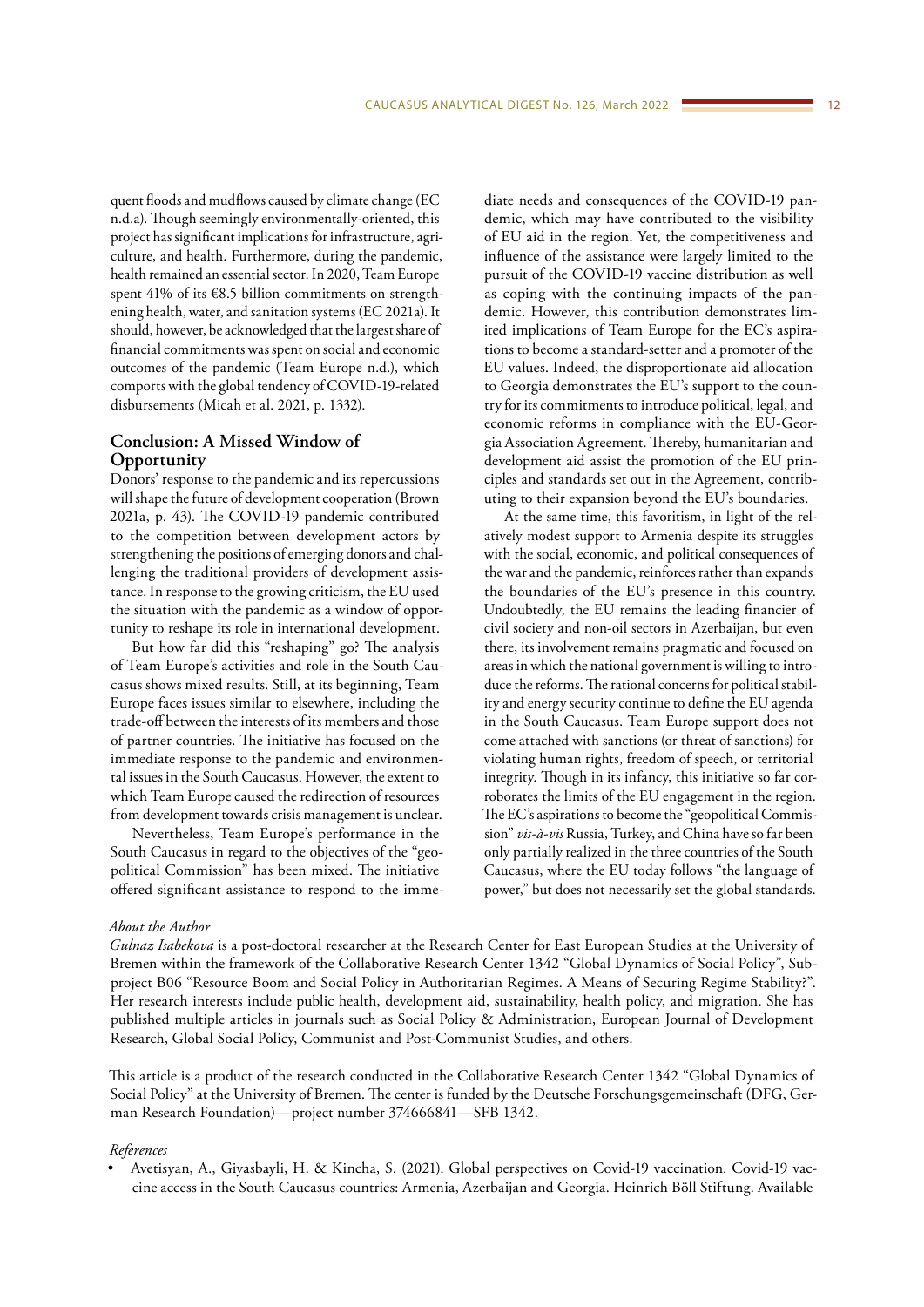at: [https://eu.boell.org/en/2021/06/14/covid-19-vaccine-access-south-caucasus-countries-armenia-azerbaijan-and](https://eu.boell.org/en/2021/06/14/covid-19-vaccine-access-south-caucasus-countries-armenia-azerbaijan-and-georgia)[georgia](https://eu.boell.org/en/2021/06/14/covid-19-vaccine-access-south-caucasus-countries-armenia-azerbaijan-and-georgia) (13 January 2022).

- Blockmans, S. (2020). Why the EU needs a geopolitical Commission. Available at: [https://www.ceps.eu/why-the](https://www.ceps.eu/why-the-eu-needs-a-geopolitical-commission/)[eu-needs-a-geopolitical-commission/](https://www.ceps.eu/why-the-eu-needs-a-geopolitical-commission/) (09 March 2022).
- Bouma, G. & Dzuteska-Bisheva, V. (2021). COVID-19 and the countries of South Caucasus, Western CIS and Ukraine. Implications for Business Support, Employment and Social Protection Policies and Programming for Sustainability. UNDP. Available at [https://www.eurasia.undp.org/content/rbec/en/home/library/sustainable-development/](https://www.eurasia.undp.org/content/rbec/en/home/library/sustainable-development/covid-19-and-the-countries-of-south-caucasus-western-cis-and-ukr.html) [covid-19-and-the-countries-of-south-caucasus-western-cis-and-ukr.html](https://www.eurasia.undp.org/content/rbec/en/home/library/sustainable-development/covid-19-and-the-countries-of-south-caucasus-western-cis-and-ukr.html) (17 January 2022).
- Brown, S. (2021a): The impact of COVID-19 on development assistance. *International Journal* 76 (1), pp. 42–54. DOI: 10.1177/0020702020986888.
- Brown, S. (2021b). The impact of COVID-19 on foreign aid Devpolicy Blog from the Development Policy Centre. Development Policy Centre. Available at<https://devpolicy.org/the-impact-of-covid-19-on-foreign-aid-20210401-2/> (13 January 2022).
- CONCORD (2021). Team Europe Initiatives (TEI) first insights and questions to Member States' agencies. Version 1 – September 2021. Available at: [https://concordeurope.org/resource/team-europe-initiatives-first-insights](https://concordeurope.org/resource/team-europe-initiatives-first-insights-and-questions-to-member-states-agencies/)[and-questions-to-member-states-agencies/](https://concordeurope.org/resource/team-europe-initiatives-first-insights-and-questions-to-member-states-agencies/) (13 January 2022).
- Dreher, A., Klasen, S., Vreeland, R.J. & Werker, E. (2013). The Costs of Favoritism: Is Politically Driven Aid Less Effective? *Economic Development and Cultural Change* 62 (1), pp. 157–191.
- Eastern Partnership (n.d.): Facts and Figures about EU-Azerbaijan Relations. Available at: [https://euneighbours.](https://euneighbours.eu/sites/default/files/publications/2018-10/EAP FACTSHEET AZERBAIJAN ENG_WEB.pdf) [eu/sites/default/files/publications/2018-10/EAP%20FACTSHEET%20AZERBAIJAN%20ENG\\_WEB.pdf](https://euneighbours.eu/sites/default/files/publications/2018-10/EAP FACTSHEET AZERBAIJAN ENG_WEB.pdf) (18 February 2022).
- EC (n.d.a). European Civil Protection and Humanitarian Aid Operations. Modernised Preparedness and Response Capacity in South Caucasus (Ready to Respond). Available at: [https://ec.europa.eu/echo/funding-evaluations/](https://ec.europa.eu/echo/funding-evaluations/financing-civil-protection/prevention-and-preparedness-projects-civil-protection/overview-past-track-i-and-track-ii-projects/modernised-preparedness-and-response-capacity-south-caucasus-ready-respond_en) [financing-civil-protection/prevention-and-preparedness-projects-civil-protection/overview-past-track-i-and-track](https://ec.europa.eu/echo/funding-evaluations/financing-civil-protection/prevention-and-preparedness-projects-civil-protection/overview-past-track-i-and-track-ii-projects/modernised-preparedness-and-response-capacity-south-caucasus-ready-respond_en)[ii-projects/modernised-preparedness-and-response-capacity-south-caucasus-ready-respond\\_en](https://ec.europa.eu/echo/funding-evaluations/financing-civil-protection/prevention-and-preparedness-projects-civil-protection/overview-past-track-i-and-track-ii-projects/modernised-preparedness-and-response-capacity-south-caucasus-ready-respond_en) (13 January 2022).
- EC (n.d.b). Together Against COVID-19 EU for Georgia. Available at: [https://eu4georgia.eu/together-against](https://eu4georgia.eu/together-against-covid-19/)[covid-19/](https://eu4georgia.eu/together-against-covid-19/) (13 January 2022).
- EC (2020). The EU's response to the coronavirus pandemic in the Eastern Partnership. #strongertogether. Available at: [https://www.euneighbours.eu/sites/default/files/publications/2021-02/coronavirus\\_support\\_eap.pdf](https://www.euneighbours.eu/sites/default/files/publications/2021-02/coronavirus_support_eap.pdf) (13 January 2022).
- EC (2021a). Coronavirus: Team Europe continues to deliver with more than  $\epsilon$ 26 billion disbursed in support to partner countries in one year. Available at: https://reliefweb.int/sites/reliefweb.int/files/resources/Coronavirus\_ Team\_Europe\_continues\_to\_deliver\_with\_more\_than\_\_26\_billion\_disbursed\_in\_support\_to\_partner\_countries in one year.pdf (13 January 2022).
- EC (2021b). EU support to Eastern Partnership countries in tackling COVID-19. #strongertogether. Available at: [https://ec.europa.eu/neighbourhood-enlargement/system/files/2021-12/coronavirus\\_support\\_eap\\_1.pdf](https://ec.europa.eu/neighbourhood-enlargement/system/files/2021-12/coronavirus_support_eap_1.pdf) (13 January 2022).
- EC (2021c). The European Union and Azerbaijan #StrognerTogether. EaP Eastern Partnership. Available at: [https://](https://ec.europa.eu/neighbourhood-enlargement/system/files/2021-12/09.12.2021-Azerbaijan_factograph.pdf) [ec.europa.eu/neighbourhood-enlargement/system/files/2021-12/09.12.2021-Azerbaijan\\_factograph.pdf](https://ec.europa.eu/neighbourhood-enlargement/system/files/2021-12/09.12.2021-Azerbaijan_factograph.pdf) (13 January 2022).
- EC (2021d). Working Better Together as Team Europe. Through joint programming and joint implementation (Tools and Methods Series, Guidelines #10). Available at:<https://europa.eu/capacity4dev/working-better-together> (18 January 2022).
- EC (5/17/2021). Nagorno Karabakh conflict: EU allocates additional €10 million to support those affected. Available at: [https://ec.europa.eu/commission/presscorner/detail/en/IP\\_21\\_2462](https://ec.europa.eu/commission/presscorner/detail/en/IP_21_2462) (18 January 2022).
- EU (n.d.a). Azerbaijan. Team Europe Initiative and Joint Programming tracker. Available at: [https://europa.eu/](https://europa.eu/capacity4dev/tei-jp-tracker/azerbaijan?tab=jpt) [capacity4dev/tei-jp-tracker/azerbaijan?tab=jpt](https://europa.eu/capacity4dev/tei-jp-tracker/azerbaijan?tab=jpt) (18 January 2022).
- EU (n.d.b). EU Roadmap for Engagement with Civil Society in Armenia (2018–2020). Available at: [https://europa.](https://europa.eu/capacity4dev/tei-jp-tracker/armenia?tab=jpt) [eu/capacity4dev/tei-jp-tracker/armenia?tab=jpt](https://europa.eu/capacity4dev/tei-jp-tracker/armenia?tab=jpt) (18 January 2022).
- EU (n.d.c). Georgia. Team Europe Initiative and Joint Programming tracker. Available at: [https://europa.eu/](https://europa.eu/capacity4dev/tei-jp-tracker/georgia?tab=jpt) [capacity4dev/tei-jp-tracker/georgia?tab=jpt](https://europa.eu/capacity4dev/tei-jp-tracker/georgia?tab=jpt) (18 January 2022).
- EU (n.d.d). Georgia Economic Development. Team Europe Initiative and Joint Programming tracker. Available at: <https://europa.eu/capacity4dev/tei-jp-tracker/tei/georgia-economic-development> (18 January 2022).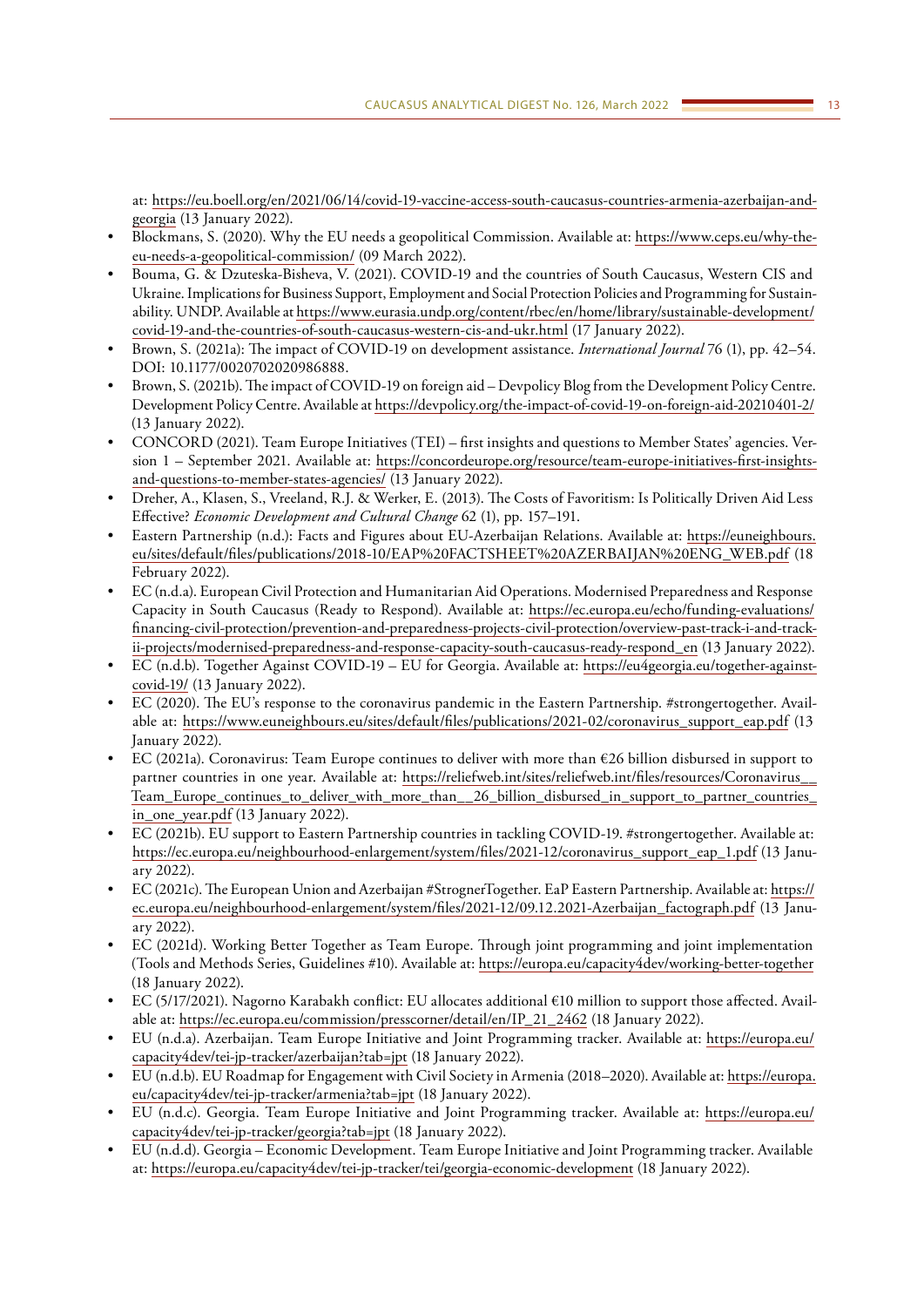- EU (n.d.e). Mapping of European donor financial contributions in Armenia. Available at: [https://europa.eu/](https://europa.eu/capacity4dev/tei-jp-tracker/armenia?tab=jpt) [capacity4dev/tei-jp-tracker/armenia?tab=jpt](https://europa.eu/capacity4dev/tei-jp-tracker/armenia?tab=jpt) (18 January 2022).
- EU (n.d.f). Mapping of European donor financial contributions in Azerbaijan. Available at: [https://europa.eu/](https://europa.eu/capacity4dev/tei-jp-tracker/azerbaijan?tab=jpt) [capacity4dev/tei-jp-tracker/azerbaijan?tab=jpt](https://europa.eu/capacity4dev/tei-jp-tracker/azerbaijan?tab=jpt) (18 January 2022).
- EU (n.d.g). Mapping of European donor financial contributions in Georgia. Available at: [https://europa.eu/](https://europa.eu/capacity4dev/tei-jp-tracker/georgia?tab=jpt) [capacity4dev/tei-jp-tracker/georgia?tab=jpt](https://europa.eu/capacity4dev/tei-jp-tracker/georgia?tab=jpt) (18 January 2022).
- EU (2021a). Armenia Resilient Syunik. Team Europe Initiative and Joint Programming tracker. Available at: <https://europa.eu/capacity4dev/tei-jp-tracker/tei/armenia-resilient-syunik>(18 January 2022).
- EU (2021b). Georgia Environment and Health. Team Europe Initiative and Joint Programming tracker. Available online at<https://europa.eu/capacity4dev/tei-jp-tracker/tei/georgia-environment-and-health>(18 January 2022).
- European Council (2020). Video conference of foreign affairs ministers (development), 8 April 2020. Available at: <https://www.consilium.europa.eu/en/meetings/fac/2020/04/08/> (18 January 2022).
- Friesen, I., Veron, P. & Mazzara, V. (2020). EU humanitarian aid: Caught between nexus and independence. European Think Tanks Group. Available at: [https://ettg.eu/wp-content/uploads/2020/04/Ettg\\_EU\\_Humanitarian\\_](https://ettg.eu/wp-content/uploads/2020/04/Ettg_EU_Humanitarian_Aid_Brief_April_2020.pdf) [Aid\\_Brief\\_April\\_2020.pdf](https://ettg.eu/wp-content/uploads/2020/04/Ettg_EU_Humanitarian_Aid_Brief_April_2020.pdf) (13 January 2022).
- Gotev, G. (2021). Charles Michel heralds more EU involvement in the South Caucasus. In EURACTIV.com, 7/19/2021. Available at: [https://www.euractiv.com/section/eastern-europe/news/charles-michel-heralds-more-eu](https://www.euractiv.com/section/eastern-europe/news/charles-michel-heralds-more-eu-involvement-in-the-south-caucas/)[involvement-in-the-south-caucas/](https://www.euractiv.com/section/eastern-europe/news/charles-michel-heralds-more-eu-involvement-in-the-south-caucas/) (13 January 2022).
- IOM (2021). IOM South Caucasus COVID-19 Strategic Response and Recovery Plan. Available at: [https://](https://crisisresponse.iom.int/sites/default/files/appeal/documents/IOM South Caucasus COVID-19 Strategic Response and Recovery Plan.pdf) [crisisresponse.iom.int/sites/default/files/appeal/documents/IOM%20South%20Caucasus%20COVID-19%20](https://crisisresponse.iom.int/sites/default/files/appeal/documents/IOM South Caucasus COVID-19 Strategic Response and Recovery Plan.pdf) [Strategic%20Response%20and%20Recovery%20Plan.pdf](https://crisisresponse.iom.int/sites/default/files/appeal/documents/IOM South Caucasus COVID-19 Strategic Response and Recovery Plan.pdf) (10 January 2022).
- Jones, A., Sergejeff, K., Sherriff, A., Teevan, C. & Veron, P. (2020). The challenge of scaling up the European Union's global response to COVID-19. ecdpm (Briefing Note, 116). Available at: [https://ecdpm.org/wp-content/](https://ecdpm.org/wp-content/uploads/Challenge-Scaling-Up-European-Union-Global-Response-COVID-19-ECDPM-Briefing-Note-116.pdf) [uploads/Challenge-Scaling-Up-European-Union-Global-Response-COVID-19-ECDPM-Briefing-Note-116.pdf](https://ecdpm.org/wp-content/uploads/Challenge-Scaling-Up-European-Union-Global-Response-COVID-19-ECDPM-Briefing-Note-116.pdf) (13 January 2022).
- Jones, A. & Teevan, C. (2021). Team Europe: up to the challenge? ecdpm (Briefing Note, 128). Available at: [https://](https://ecdpm.org/wp-content/uploads/Team-Europe-Up-To-Challenge-ECDPM-Briefing-Note-128-January-2021.pdf) [ecdpm.org/wp-content/uploads/Team-Europe-Up-To-Challenge-ECDPM-Briefing-Note-128-January-2021.pdf](https://ecdpm.org/wp-content/uploads/Team-Europe-Up-To-Challenge-ECDPM-Briefing-Note-128-January-2021.pdf) (18 January 2022).
- Keijzer, N., Burni, A., Erforth, B. & Friesen, I. (2021). The rise of the Team Europe approach in EU development cooperation: assessing a moving target. Available at: [https://www.die-gdi.de/uploads/media/DP\\_22.2021.pdf](https://www.die-gdi.de/uploads/media/DP_22.2021.pdf) (13 January 2022).
- Kitano, N. & Miyabayashi, Y. (2020). Estimating China's Foreign Aid: 2019–2020 Preliminary Figures. JICA. Available online at [https://www.jica.go.jp/jica-ri/publication/other/l75nbg000019o0pq-att/Estimating\\_Chinas\\_](https://www.jica.go.jp/jica-ri/publication/other/l75nbg000019o0pq-att/Estimating_Chinas_Foreign_Aid_2019-2020.pdf) [Foreign\\_Aid\\_2019-2020.pdf](https://www.jica.go.jp/jica-ri/publication/other/l75nbg000019o0pq-att/Estimating_Chinas_Foreign_Aid_2019-2020.pdf) (18 January 2022).
- Koenig, N. (2019). The 'geopolitical' European Commission and its pitfalls. Hertie School Jacques Delors Centre. Available at: [https://www.hertie-school.org/fileadmin/user\\_upload/Policy\\_Brief\\_Nicole\\_geopolitical\\_commission.](https://www.hertie-school.org/fileadmin/user_upload/Policy_Brief_Nicole_geopolitical_commission.pdf) [pdf](https://www.hertie-school.org/fileadmin/user_upload/Policy_Brief_Nicole_geopolitical_commission.pdf) (09 January 2022).
- Krylova, O. (2021). Report Impact study of COVID-19 on older people and caregivers in the South Caucasus. November 2020. Reliefweb. Available at: [https://reliefweb.int/sites/reliefweb.int/files/resources/Regional-Report-](https://reliefweb.int/sites/reliefweb.int/files/resources/Regional-Report-COVID19.pdf)[COVID19.pdf](https://reliefweb.int/sites/reliefweb.int/files/resources/Regional-Report-COVID19.pdf) (13 January 2022).
- Lehne, S. (2020). How the EU Can Survive in a Geopolitical Age. Carnegie Europe. Available at: [https://](https://carnegieendowment.org/files/2-24_Lehne-EU_Geopolitics.pdf) [carnegieendowment.org/files/2-24\\_Lehne-EU\\_Geopolitics.pdf](https://carnegieendowment.org/files/2-24_Lehne-EU_Geopolitics.pdf) (09 January 2022).
- Micah, A.E., Cogswell, I.E., Cunningham, B., Ezoe, S., Harle, A. C., Maddison, E.R. et al. (2021). Tracking development assistance for health and for COVID-19: a review of development assistance, government, out-ofpocket, and other private spending on health for 204 countries and territories, 1990–2050. *The Lancet* 398 (10308), pp. 1317–1343. DOI: 10.1016/S0140-6736(21)01258-7.
- No author (1999). Partnership and Cooperation Agreement between the European Communities and their Member States, of the one part, and the Republic of Azerbaijan, of the other part. Available at: [https://eur-lex.europa.eu/](https://eur-lex.europa.eu/resource.html?uri=cellar:51504229-9952-4e18-80e7-489c110a1991.0017.02/DOC_1&format=PDF) [resource.html?uri=cellar:51504229-9952-4e18-80e7-489c110a1991.0017.02/DOC\\_1&format=PDF](https://eur-lex.europa.eu/resource.html?uri=cellar:51504229-9952-4e18-80e7-489c110a1991.0017.02/DOC_1&format=PDF) (18 January 2022).
- No author (2014). Association Agreement between the European Union and the European Atomic Energy Community and their Member States, of the one part, and Georgia, of the other part. Available at: [https://eur-lex.europa.](https://eur-lex.europa.eu/legal-content/en/TXT/PDF/?uri=CELEX:22014A0830(02)) [eu/legal-content/en/TXT/PDF/?uri=CELEX:22014A0830\(02\)](https://eur-lex.europa.eu/legal-content/en/TXT/PDF/?uri=CELEX:22014A0830(02)) (18 January 2022).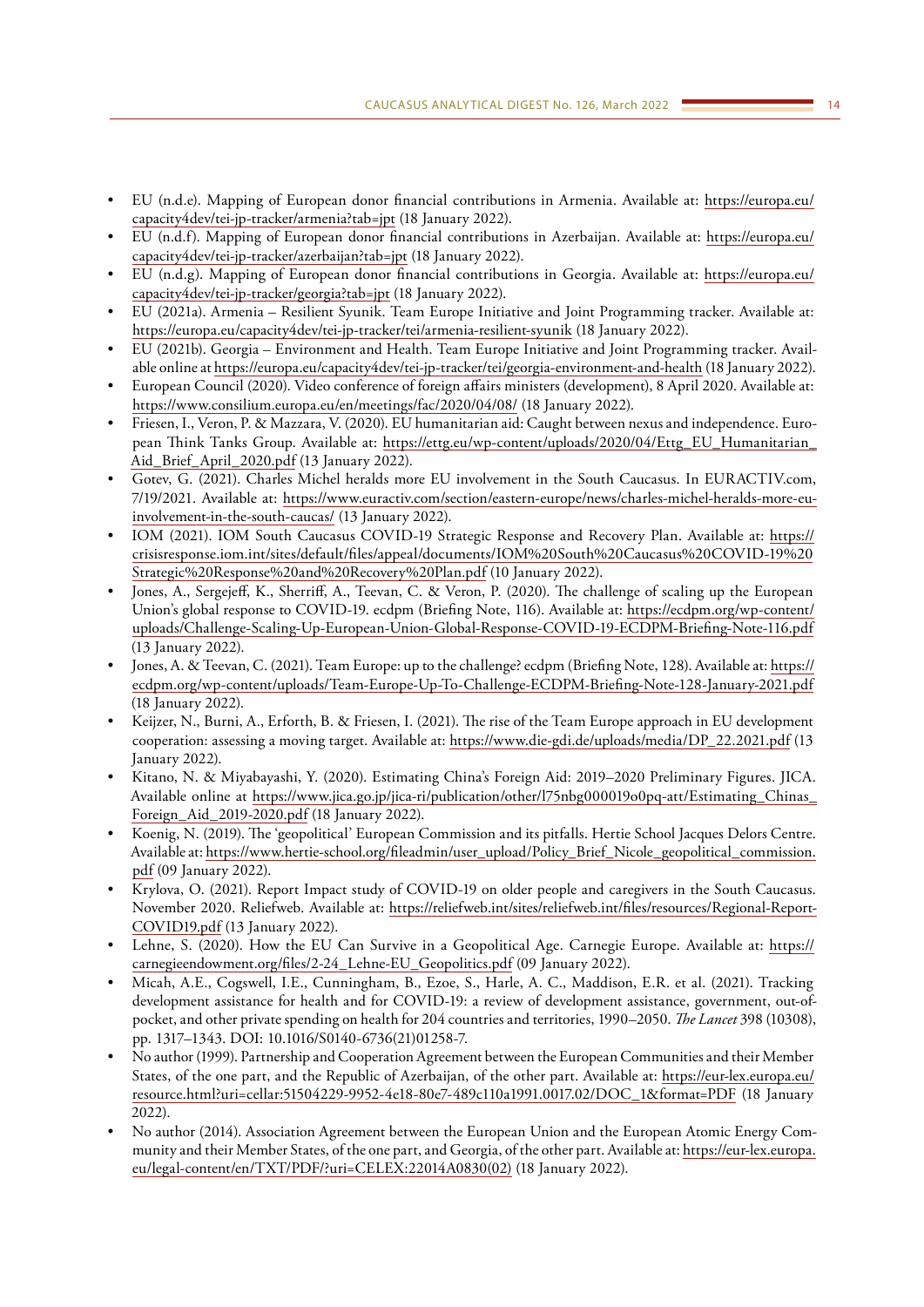- No author (2018). Comprehensive and enhanced Partnership Agreement between the European Union and the European Atomic Energy Community and their Member States, of the one part, and the Republic of Armenia, of the other part. Available at: [https://eur-lex.europa.eu/legal-content/EN/TXT/PDF/?uri=CELEX:22018A0126\(01\)&from=EN](https://eur-lex.europa.eu/legal-content/EN/TXT/PDF/?uri=CELEX:22018A0126(01)&from=EN) (18 January 2022).
- OECD (2020). Development Co-operation Report 2020: Learning from Crises, Building Resilience, *OECD Publishing*, Paris, DOI: [https://doi.org/10.1787/f6d42aa5-en.](https://doi.org/10.1787/f6d42aa5-en)
- OECD (2021). COVID-19 spending helped to lift foreign aid to an all-time high in 2020. Detailed Note. Available at: [https://www.oecd.org/dac/financing-sustainable-development/development-finance-data/ODA-2020-detailed](https://www.oecd.org/dac/financing-sustainable-development/development-finance-data/ODA-2020-detailed-summary.pdf)[summary.pdf](https://www.oecd.org/dac/financing-sustainable-development/development-finance-data/ODA-2020-detailed-summary.pdf) (13 January 2022).
- OECD (2022). Development Co-operation Profiles. Turkey. Available at: [https://www.oecd-ilibrary.org/sites/](https://www.oecd-ilibrary.org/sites/714276e8-en/index.html?itemId=/content/component/5e331623-en&_csp_=b14d4f60505d057b456dd1730d8fcea3&itemIGO=oecd&itemContentType=chapter) [714276e8-en/index.html?itemId=/content/component/5e331623-en&\\_csp\\_=b14d4f60505d057b456dd1730d8fc](https://www.oecd-ilibrary.org/sites/714276e8-en/index.html?itemId=/content/component/5e331623-en&_csp_=b14d4f60505d057b456dd1730d8fcea3&itemIGO=oecd&itemContentType=chapter) [ea3&itemIGO=oecd&itemContentType=chapter](https://www.oecd-ilibrary.org/sites/714276e8-en/index.html?itemId=/content/component/5e331623-en&_csp_=b14d4f60505d057b456dd1730d8fcea3&itemIGO=oecd&itemContentType=chapter) (18 January 2022).
- Pleeck, S. & Gavas, M. (2021). Getting to the Bottom of the Team Europe Initiatives. Center For Global Development. Available at:<https://www.cgdev.org/blog/getting-bottom-team-europe-initiatives> (18 January 2022).
- Schumacher, T. & Günay, C. (2021). Territorial Conflict, Domestic Crisis, and the Covid-19 Pandemic in the South Caucasus. Explaining Variegated EU Responses. *Journal of common market studies*. DOI: 10.1111/jcms.13255.
- Team Europe (n.d.). Team Europe external response to COVID-19 (up to 8 April 2021). Available at: [https://ec.europa.](https://ec.europa.eu/international-partnerships/system/files/20210401-team-europe-response-to-covid_en.pdf.pdf) [eu/international-partnerships/system/files/20210401-team-europe-response-to-covid\\_en.pdf.pdf](https://ec.europa.eu/international-partnerships/system/files/20210401-team-europe-response-to-covid_en.pdf.pdf) (18 January 2022).
- The Economist (2022). Covid-19 data. The pandemic's true death toll. Our daily estimate of excess deaths around the world. Available at:<https://www.economist.com/graphic-detail/coronavirus-excess-deaths-estimates>(accessed 04 April 2022).
- The Economist (2021). There have been 7m-13m excess deaths worldwide during the pandemic. Modelling covid-19's death toll. Available at: [https://www.economist.com/briefing/2021/05/15/there-have-been-7m-13m-excess-deaths](https://www.economist.com/briefing/2021/05/15/there-have-been-7m-13m-excess-deaths-worldwide-during-the-pandemic)[worldwide-during-the-pandemic](https://www.economist.com/briefing/2021/05/15/there-have-been-7m-13m-excess-deaths-worldwide-during-the-pandemic) (18 February 2022).
- Veron, P. & Di Ciommo, M. (2020). Fit for purpose: the eu's role in global health in the era of covid-19. ecdpm. Available at: <https://ecdpm.org/publications/fit-purpose-eu-role-global-health-era-covid-19/> (27 February 2022).
- Xinhua (2020). Commentary: China's COVID-19 aid is humanitarian, not geopolitical. Available at: [http://www.](http://www.news.cn/english/2020-04/04/c_138946777.htm) [news.cn/english/2020-04/04/c\\_138946777.htm](http://www.news.cn/english/2020-04/04/c_138946777.htm) (14 March 2022).
- Zaitsev, Y. (2021). Russian Development Aid During the Coronavirus Pandemic In 2020. *Monitoring of Russia's Economic Outlook* 19, pp. 12–15. Available at: [https://papers.ssrn.com/sol3/papers.cfm?abstract\\_id=3973021](https://papers.ssrn.com/sol3/papers.cfm?abstract_id=3973021).

|            | $\textsf{Cases}-$<br>cumulative<br>total per<br>100,000<br>population* | Cases - newly<br>reported in<br>last 7 days<br>per 100,000<br>population* | Deaths-<br>cumulative<br>total per<br>100,000<br>population<br>(official<br>figures) $*$ | COVID-19<br>excess deaths<br>independent<br>estimates -<br>cumulative<br>total per<br>100,000<br>population** | <b>Total vaccine</b><br>doses<br>administered<br>per 100<br>population* | Persons fully<br>vaccinated* | Persons<br>boosted<br>per 100<br>population* |
|------------|------------------------------------------------------------------------|---------------------------------------------------------------------------|------------------------------------------------------------------------------------------|---------------------------------------------------------------------------------------------------------------|-------------------------------------------------------------------------|------------------------------|----------------------------------------------|
| Armenia    | 14,259                                                                 | $\overline{4}$                                                            | 291                                                                                      | $410 - 690$                                                                                                   | 71                                                                      | 948,778                      | $\mathbf{1}$                                 |
| Azerbaijan | 7,810                                                                  | 3                                                                         | 96                                                                                       | $250 - 540$                                                                                                   | 130                                                                     | 4,814,574                    | 30                                           |
| Georgia    | 41,318                                                                 | 89                                                                        | 420                                                                                      | $610 - 710$                                                                                                   | 66                                                                      | 1,149,474                    | 5                                            |
|            |                                                                        |                                                                           |                                                                                          |                                                                                                               |                                                                         |                              |                                              |
| Global     | 6,225                                                                  | 132                                                                       | 79                                                                                       | n. a.                                                                                                         | 142                                                                     | 4,487,188,658                | 19                                           |

**Table 1: COVID-19 Related Statistics in the South Caucasus (06 January 2020 – 28 March 2022)**

*Sources: \* WHO Coronavirus (COVID-19) Dashboard,* <https://covid19.who.int/table> *(31 March 2022)*

*\*\* The Economist, The pandemic's true death toll,* <https://www.economist.com/graphic-detail/coronavirus-excess-deaths-estimates>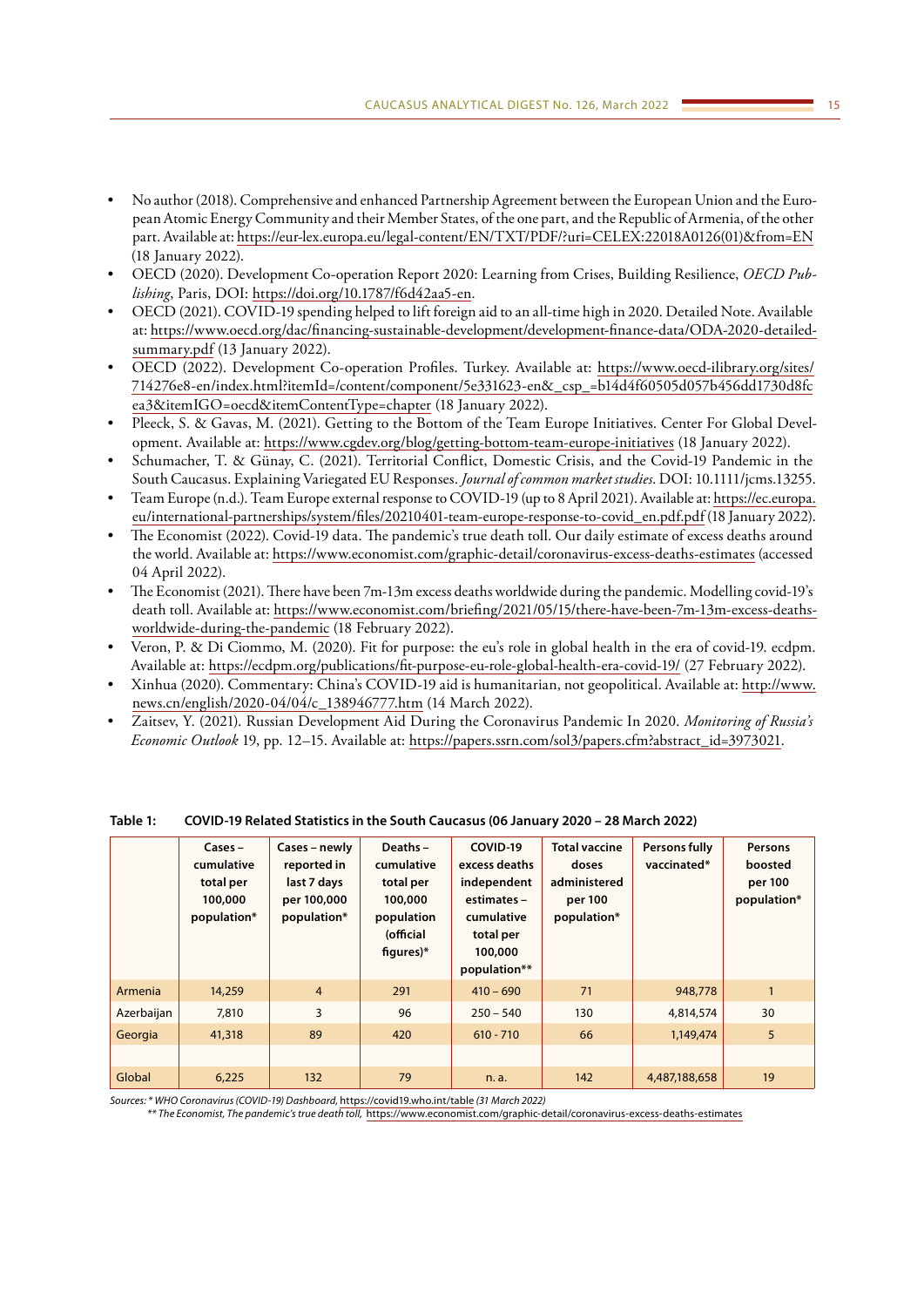

**Figure 1: Total Aid Per Capita 1995–2020 (in 2019 USD)**

|            | 1995   | 1996   | 1997   | 1998   | 1999   | 2000   | 2001   | 2002   | 2003   |
|------------|--------|--------|--------|--------|--------|--------|--------|--------|--------|
| Armenia    | 65.93  | 65.21  | 76.08  | 75.30  | 76.23  | 69.67  | 86.92  | 73.00  | 74.08  |
| Azerbaijan | 32.56  | 10.98  | 26.62  | 46.58  | 47.89  | 30.83  | 26.59  | 39.39  | 35.48  |
| Georgia    | 45.47  | 60.04  | 77.26  | 72.784 | 98.15  | 78.45  | 118.52 | 100.58 | 74.29  |
|            | 2004   | 2005   | 2006   | 2007   | 2008   | 2009   | 2010   | 2011   | 2012   |
| Armenia    | 108.78 | 141.04 | 166.09 | 123.31 | 132.43 | 177.64 | 128.25 | 117.58 | 146.46 |
| Azerbaijan | 27.37  | 66.31  | 34.51  | 24.40  | 31.72  | 58.55  | 23.98  | 29.80  | 29.15  |
| Georgia    | 95.99  | 103.3  | 215.69 | 99.471 | 331.89 | 312.86 | 192.44 | 182.25 | 233.6  |
|            | 2013   | 2014   | 2015   | 2016   | 2017   | 2018   | 2019   | 2020   |        |
| Armenia    | 153.33 | 174.11 | 149.17 | 132.77 | 113.27 | 61.51  | 220.90 | 60.31  |        |
| Azerbaijan | 12.76  | 11.28  | 6.32   | 9.96   | 18.95  | 7.31   | 27.33  | 4.50   |        |
| Georgia    | 161.97 | 209.96 | 115.65 | 146.49 | 185.95 | 228.74 | 213.69 | 86.30  |        |

*Sources: OECD and World Bank: total aid (all sectors)* [https://stats.oecd.org/Index.aspx?DataSetCode=crs1# and total population https://data.worldbank.org/](https://stats.oecd.org/Index.aspx?DataSetCode=crs1# and total population https://data.worldbank.org/indicator/SP.POP.TOTL?locations=AM-GE-AZ) [indicator/SP.POP.TOTL?locations=AM-GE-AZ](https://stats.oecd.org/Index.aspx?DataSetCode=crs1# and total population https://data.worldbank.org/indicator/SP.POP.TOTL?locations=AM-GE-AZ) *(05 March 2022)*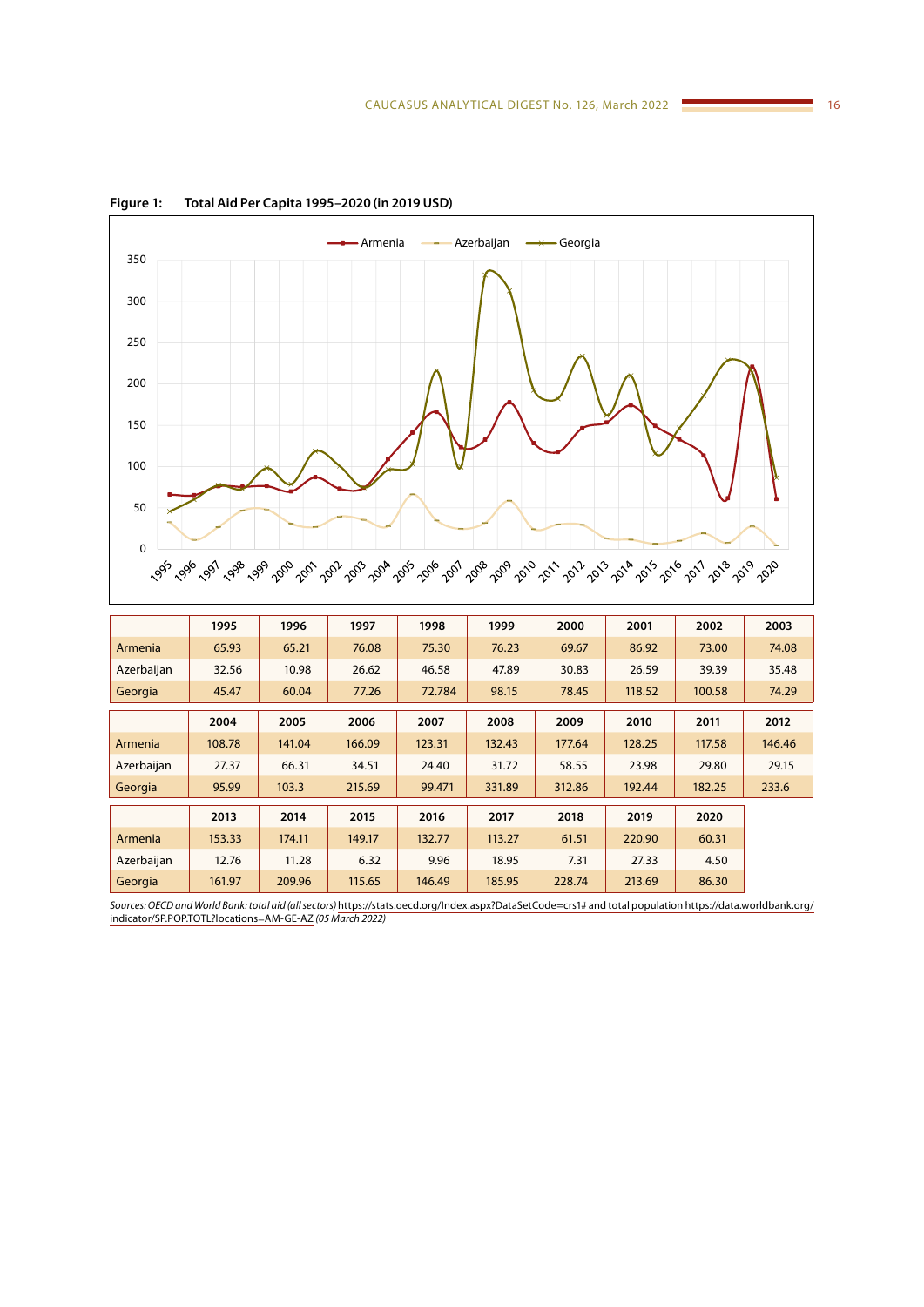

**Figure 2: Health Aid Per Capita 1995–2020 (in 2019 USD)**

|            | 1995 | 1996 | 1997 | 1998 | 1999           | 2000 | 2001 | 2002 | 2003 |
|------------|------|------|------|------|----------------|------|------|------|------|
| Armenia    | 0.2  | 0.93 | 4.76 | 1.37 | 1.05           | 2.9  | 2.91 | 1.03 | 2.42 |
| Azerbaijan |      | 0.06 |      | 0.09 | 1.28           | 1.08 | 0.94 | 2.12 | 0.57 |
| Georgia    | 0.11 | 4.29 | 0.49 | 1.08 | 2.94           | 1.37 | 3.87 | 9.15 | 4.96 |
|            | 2004 | 2005 | 2006 | 2007 | 2008           | 2009 | 2010 | 2011 | 2012 |
| Armenia    | 9.02 | 4.56 | 6.42 | 11.1 | 2.47           | 3.42 | 2.24 | 3.86 | 3.98 |
| Azerbaijan | 0.12 | 2.09 | 6.25 | 0.47 | $\overline{2}$ | 0.25 | 0.82 | 1.27 | 0.57 |
| Georgia    | 2.99 | 4.22 | 6.81 | 5.48 | 2.28           | 5.6  | 5.56 | 6.85 | 4.28 |
|            | 2013 | 2014 | 2015 | 2016 | 2017           | 2018 | 2019 | 2020 |      |
| Armenia    | 11.3 | 1.2  | 4.46 | 0.14 | 1.61           | 0.92 | 1.26 | 1.8  |      |
| Azerbaijan | 1.49 | 0.33 | 0.47 | 1.23 | 0.08           | 0.09 | 0.34 | 0.51 |      |
| Georgia    | 1.91 | 5.43 | 1.03 | 1.46 | 4.51           | 1.23 | 13.1 | 7.97 |      |

*\* The OECD CRS provides no data on Azerbaijan for 1995 and 1997*

*Sources: OECD and World Bank, health aid (health total, basic health total, NCDs total, population policies, water supply, and sanitation)* [https://stats.oecd.org/](https://stats.oecd.org/Index.aspx?DataSetCode=crs1# and total population https://data.worldbank.org/indicator/SP.POP.TOTL?locations=AM-GE-AZ) [Index.aspx?DataSetCode=crs1# and total population https://data.worldbank.org/indicator/SP.POP.TOTL?locations=AM-GE-AZ](https://stats.oecd.org/Index.aspx?DataSetCode=crs1# and total population https://data.worldbank.org/indicator/SP.POP.TOTL?locations=AM-GE-AZ) *(05 March 2022)*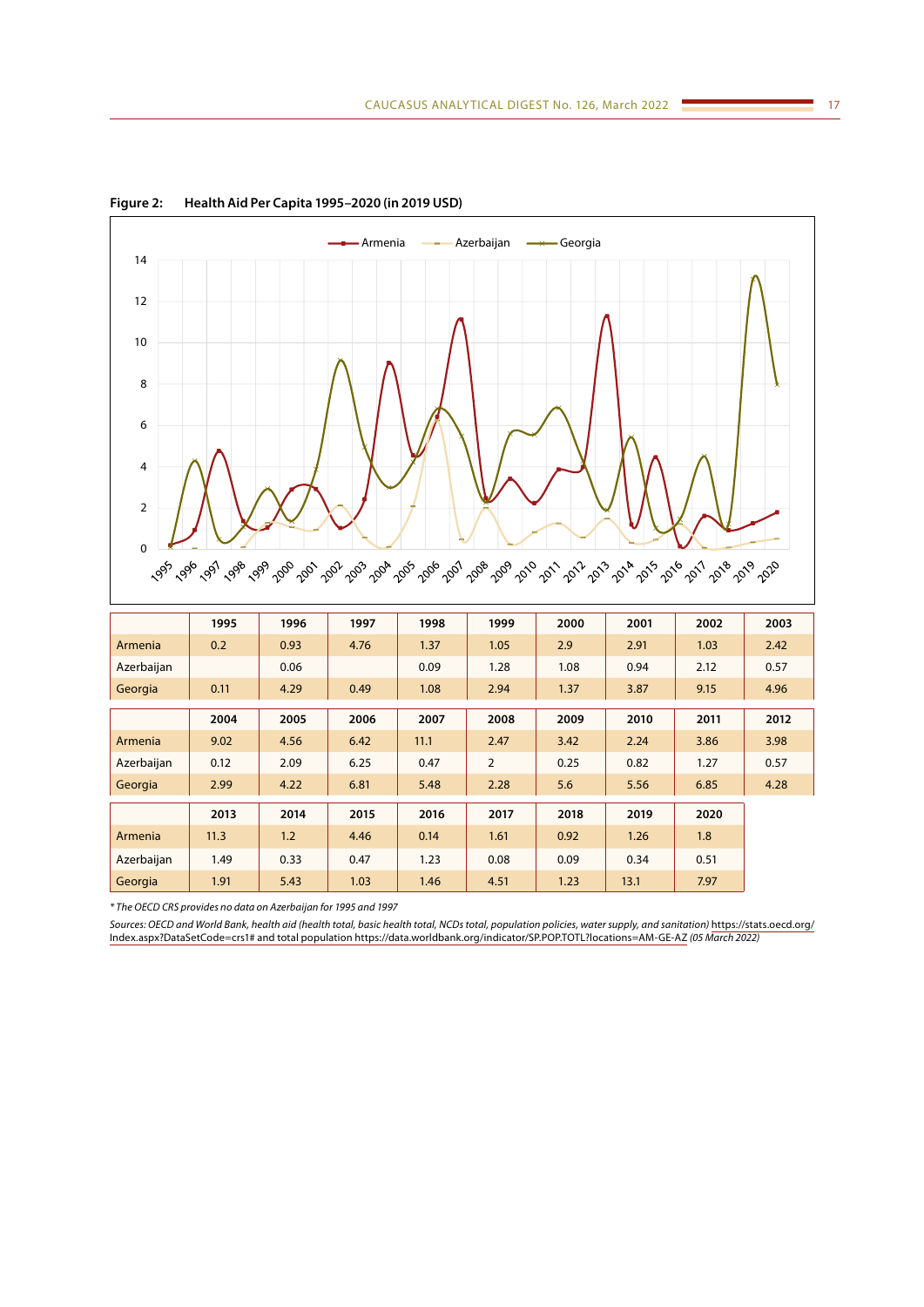## **Table 2: The Scope of Health Aid to Armenia**

\* targeted areas are listed verbatim and grouped according to the general direction of health aid, which may vary on a yearly basis; new areas of health aid are marked in bold

| years     | targeted areas                                                                                                                                                                                                                                                                                                                                                                                                                                                                                                                                                                                                                                                                                                                                                                                                                                                                |
|-----------|-------------------------------------------------------------------------------------------------------------------------------------------------------------------------------------------------------------------------------------------------------------------------------------------------------------------------------------------------------------------------------------------------------------------------------------------------------------------------------------------------------------------------------------------------------------------------------------------------------------------------------------------------------------------------------------------------------------------------------------------------------------------------------------------------------------------------------------------------------------------------------|
| 1995-1999 | Basic healthcare, basic nutrition, basic health infrastructure, health education, health general, health policy and ad-<br>ministrative management, reproductive health, health/population policy and administrative management, medical<br>services, medical training, waste management/disposal, water supply and sanitation including large systems                                                                                                                                                                                                                                                                                                                                                                                                                                                                                                                        |
| 2000-2003 | Basic healthcare, basic nutrition, basic health infrastructure, basic drinking water supply, family planning, health<br>education, health general, health/population/water sector policy and administrative management, infectious dis-<br>ease control, medical research, medical services, medical training, reproductive healthcare, sexually transmitted<br>diseases control (STD) control including HIV/AIDS, water supply and sanitation including large systems                                                                                                                                                                                                                                                                                                                                                                                                        |
| 2004-2015 | Basic healthcare, basic nutrition, basic health infrastructure, basic drinking water supply and basic sanitation, educa-<br>tion and training in water supply and sanitation, family planning, health education, health general, health/popula-<br>tion/water sector policy and administrative management, health personnel development, infectious disease control,<br>medical research, medical services, medical training, reproductive healthcare, river basins development, STD control<br>including HIV/AIDS, tuberculosis, control, water resources conservation including data collection, water supply and<br>sanitation including large systems, waste management/disposal                                                                                                                                                                                          |
| 2016-2019 | Basic healthcare, basic nutrition, basic health infrastructure, basic drinking water supply and basic sanitation, educa-<br>tion and training in water supply and sanitation, family planning, health education, health general, health/population/<br>water sector policy and administrative management, health personnel development, infectious disease control, med-<br>ical research, medical services, medical training, promotion of mental health and well-being, noncommunicable<br>diseases (NCDs) control including prevention, treatment and research, research for prevention and control of NCDs,<br>reproductive healthcare, river basins development, STD control including HIV/AIDS, tuberculosis, control, water re-<br>sources conservation including data collection, water supply and sanitation including large systems, waste manage-<br>ment/disposal |
| 2020      | Basic healthcare, basic nutrition, basic health infrastructure, COVID-19 control, health general, health/population sec-<br>tor policy and administrative management, health personnel development, infectious disease control, malaria con-<br>trol, medical training, promotion of mental health and well-being, NCDs control including prevention, treatment and<br>research, STD control including HIV/AIDS, tuberculosis, control, water resources conservation including data collection,<br>water supply and sanitation including large systems, waste management/disposal                                                                                                                                                                                                                                                                                             |

*Source: OECD* <https://stats.oecd.org/Index.aspx?DataSetCode=crs1#> *selected categories: health total, basic health total, NCDs total, population policies, water supply and sanitation (05 March 2022)*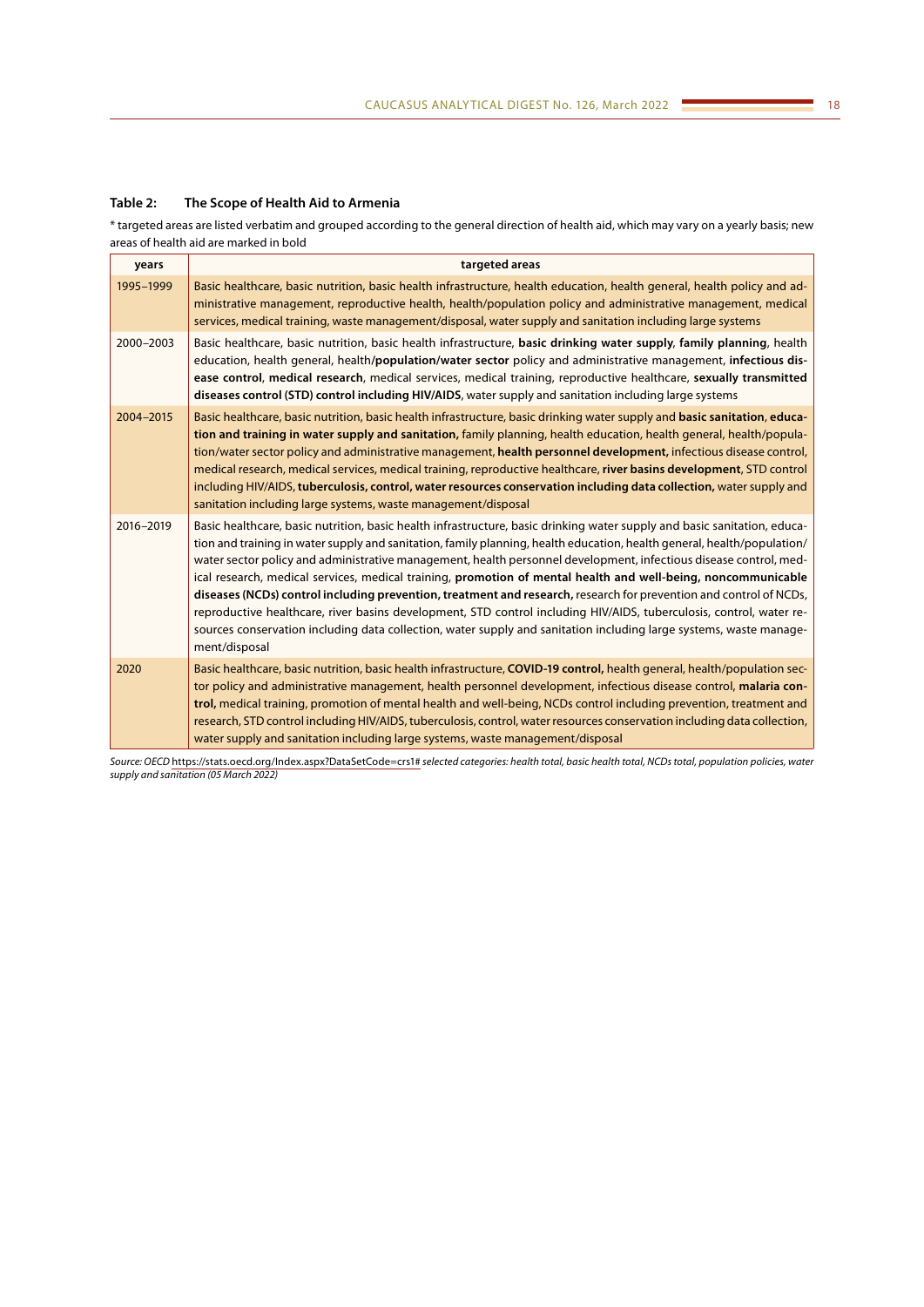# **Table 3: The Scope of Health Aid to Azerbaijan**

\* targeted areas are listed verbatim and grouped according to the general direction of health aid, which may vary on a yearly basis; new areas of health aid are marked in bold

| year      | areas                                                                                                                                                                                                                                                                                                                                                                                                                                                                                                                                                                                                                                                   |
|-----------|---------------------------------------------------------------------------------------------------------------------------------------------------------------------------------------------------------------------------------------------------------------------------------------------------------------------------------------------------------------------------------------------------------------------------------------------------------------------------------------------------------------------------------------------------------------------------------------------------------------------------------------------------------|
| 1995-1997 | Health general, health policy and administrative management, water supply and sanitation including large systems                                                                                                                                                                                                                                                                                                                                                                                                                                                                                                                                        |
| 1998-1999 | Basic healthcare, basic nutrition, family planning, health general, health personnel development, health policy<br>and administrative management, medical services, reproductive healthcare, STD control including HIV/AIDS,<br>water supply and sanitation including large systems                                                                                                                                                                                                                                                                                                                                                                     |
| 2000-2007 | Basic drinking water supply and basic sanitation, basic healthcare, basic nutrition, family planning, health<br>education, health general, infectious disease control, health/population/water sector policy and administrative<br>management, medical education/training, medical services, reproductive healthcare, STD control including HIV/<br>AIDS, tuberculosis control, waste management/disposal, water resources conservation including data collection,<br>water supply and sanitation including large systems                                                                                                                               |
| 2008-2016 | Basic drinking water supply and basic sanitation, basic healthcare, basic health infrastructure, basic nutrition, educa-<br>tion and training in water supply and sanitation, family planning, health general, health/population/water sector<br>policy and administrative management, health personnel development, infectious disease control, malaria control,<br>medical education/training, medical research, medical services, reproductive healthcare, STD control including HIV/<br>AIDS, tuberculosis control, waste management/disposal, water conservation including data collection, water supply<br>and sanitation including large systems |
| 2017-2019 | Basic drinking water supply, basic healthcare, basic health infrastructure, basic nutrition, health education, health<br>general, health/population/water sector policy and administrative management, health personnel development,<br>NCDs control, medical education/training, medical services, reproductive healthcare, STD control including HIV/<br>AIDS, tuberculosis control, water supply and sanitation                                                                                                                                                                                                                                      |
| 2020      | Basic drinking water supply, basic healthcare, basic health infrastructure, basic nutrition, COVID-19 control, family<br>planning, health general, health/population/water sector policy and administrative management, health personnel<br>development, infectious disease control, malaria control, prevention and treatment of NCDs, promotion of mental<br>health and well-being, reproductive healthcare, STD control including HIV/AIDS, tuberculosis control, waste man-<br>agement/disposal, water supply and sanitation including large systems,                                                                                               |

*Source: OECD* <https://stats.oecd.org/Index.aspx?DataSetCode=crs1#> *selected categories: health total, basic health total, NCDs total, population policies, water supply and sanitation (05 March 2022)*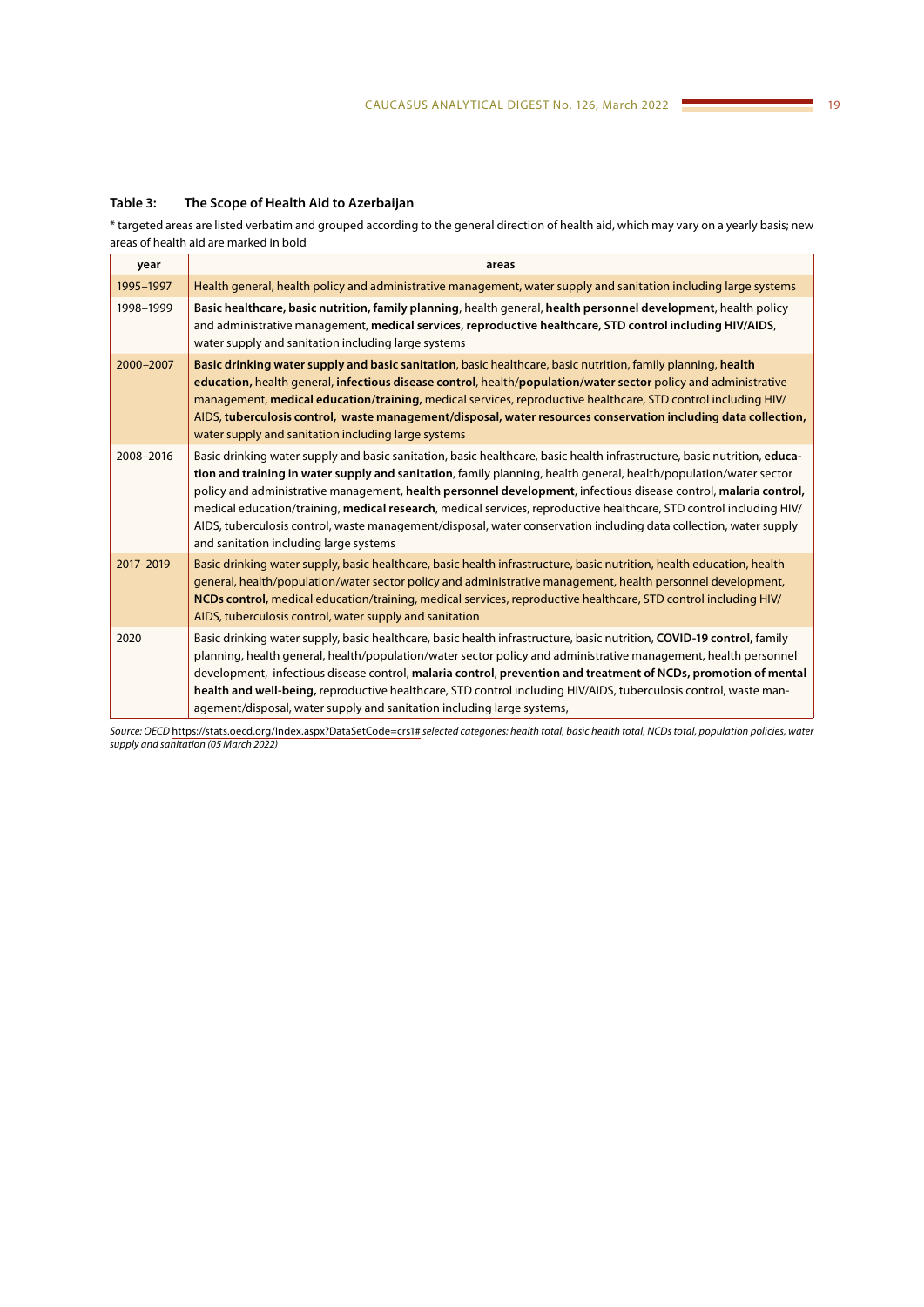## **Table 4: The Scope of Health Aid to Georgia**

\*targeted areas are listed verbatim and grouped according to the general direction of health aid, which may vary on a yearly basis; new areas of health aid are marked in bold; data for 1995 and 1997 is limited

| year      | areas                                                                                                                                                                                                                                                                                                                                                                                                                                                                                                                                                                                                                                                                                     |
|-----------|-------------------------------------------------------------------------------------------------------------------------------------------------------------------------------------------------------------------------------------------------------------------------------------------------------------------------------------------------------------------------------------------------------------------------------------------------------------------------------------------------------------------------------------------------------------------------------------------------------------------------------------------------------------------------------------------|
| 1995-1998 | Basic healthcare, basic health infrastructure, basic nutrition, health education, health general, health policy and ad-<br>ministrative management, medical education/training, infectious disease control                                                                                                                                                                                                                                                                                                                                                                                                                                                                                |
| 1999-2000 | Basic healthcare, basic health infrastructure, basic nutrition, family planning, health general, health/population poli-<br>cy and administrative management, health personnel development, infectious disease control, medical education/<br>training, medical research, medical services, reproductive healthcare, water supply and sanitation including large<br>systems                                                                                                                                                                                                                                                                                                               |
| 2001-2003 | Basic drinking water supply and basic sanitation, basic healthcare, basic nutrition, family planning, health education,<br>health general, health/population/water sector policy and administrative management, health personnel develop-<br>ment, infectious disease control, medical research, medical services, reproductive healthcare, STD control including<br>HIV/AIDS, waste management/disposal, water resources conservation including data collection, water supply and<br>sanitation including large systems                                                                                                                                                                  |
| 2004-2016 | Basic drinking water supply and basic sanitation, basic healthcare, basic health infrastructure, basic nutrition, family<br>planning, health education, health general, health/population/water sector policy and administrative management,<br>health personnel development, infectious disease control, malaria control, medical education/training, medical re-<br>search, medical services, reproductive healthcare, river basins development, STD control including HIV/AIDS, tuber-<br>culosis control, waste management/disposal, water resources conservation including data collection, water supply<br>and sanitation including large systems                                   |
| 2017-2019 | Basic healthcare, basic health infrastructure, basic nutrition, health general, health education, health/population/<br>water sector policy and administrative management, health personnel development, infectious disease control,<br>medical education/training, medical research, medical services, NCDs control including prevention and treatment,<br>promotion of mental health and well-being, reproductive healthcare, reproductive healthcare, river basins devel-<br>opment, STD control including HIV/AIDS, tuberculosis control, waste management/disposal, water resources conser-<br>vation including data collection, water supply and sanitation including large systems |
| 2020      | Basic drinking water supply and basic sanitation, basic healthcare, basic health infrastructure, COVID-19 control,<br>family planning, health education, health general, health/population/water sector policy and administrative man-<br>agement, health personnel development, medical services, infectious disease control, NCDs control including pre-<br>vention, treatment and research, reproductive healthcare, STD control including HIV/AIDS, tuberculosis control, waste<br>management/disposal, water supply and sanitation including large systems                                                                                                                           |

*Source: OECD* <https://stats.oecd.org/Index.aspx?DataSetCode=crs1#> *selected categories: health total, basic health total, NCDs total, population policies, water supply and sanitation (05 March 2022)*